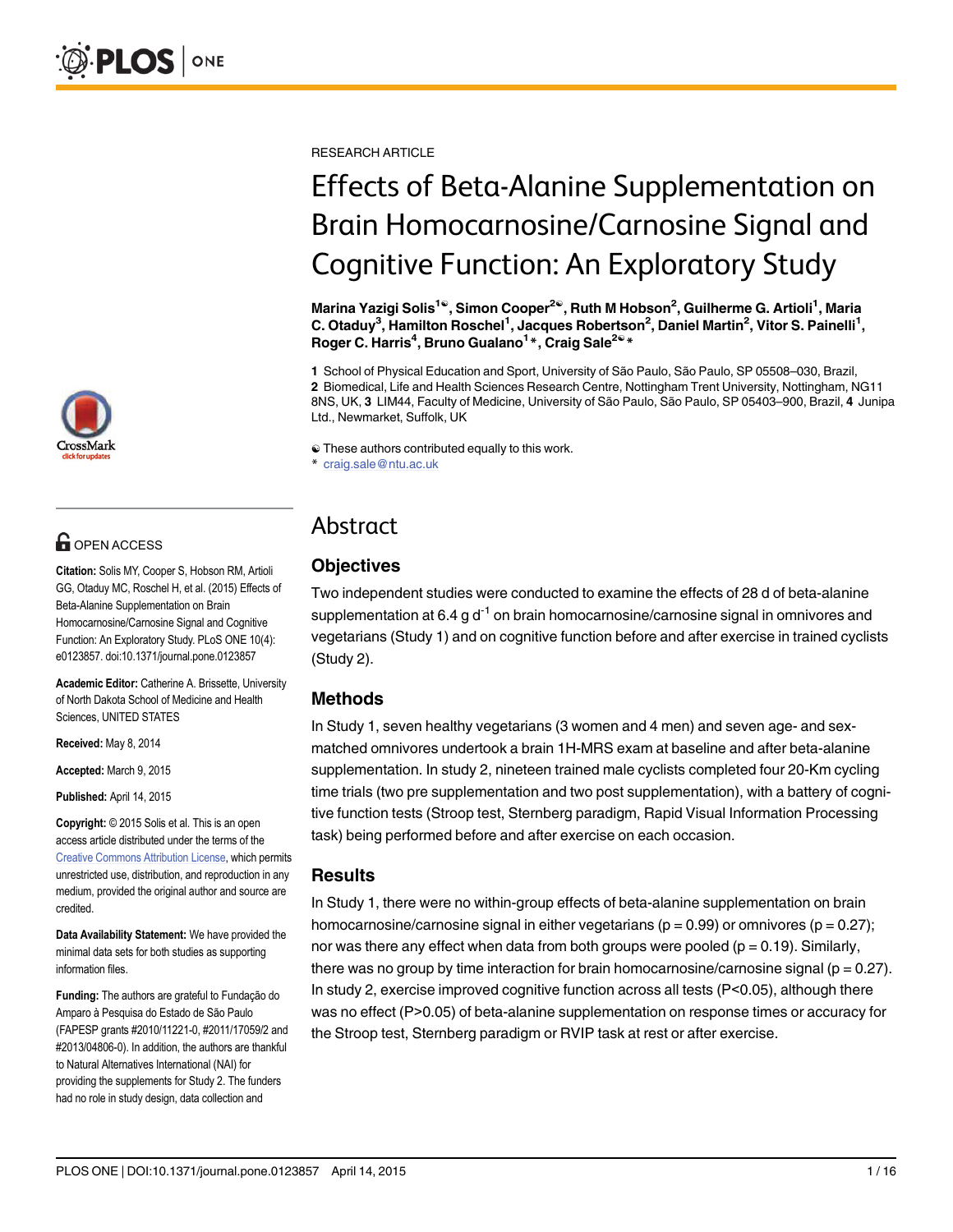analysis, decision to publish, or preparation of the manuscript.

<span id="page-1-0"></span>**PLOS** ONE

Competing Interests: Between 1993 and 2007 Professor Roger Harris held research grants for betaalanine research in equines and humans from UK national funding bodies, as well as from NAI, in this case jointly with colleagues at the Korea National Sport University. Today, Professor Harris is a named inventor, along with other colleagues from these early studies, on patents owned by NAI describing methods to increase carnosine levels in muscle using beta-alanine supplements. The list of patents is included as supporting information. Today, Professor Harris provides services as an unpaid director to Junipa Ltd, a company supporting research and sponsoring conferences, and in the past 12-months, Professory Harris has acted as an independent consultant to NAI (USA), Nottingham Trent University (UK) in relation to beta-alanine supplementation. Natural Alternatives International (NAI) provided the supplements for Study 2. This does not alter the authors' adherence to the PLOS ONE policies on sharing data and materials.

#### Conclusion

28 d of beta-alanine supplementation at 6.4g  $d^{-1}$  appeared not to influence brain homocarnosine/carnosine signal in either omnivores or vegetarians; nor did it influence cognitive function before or after exercise in trained cyclists.

#### Introduction

Carnosine is a dipeptide of the amino acids beta-alanine and L-histidine, which is synthesised endogenously. Synthesis appears limited by the availability of beta-alanine, which itself is synthesised within the body or obtained from the diet. The main dietary sources of betaalanine are meat and fish containing carnosine and its methylated derivatives. Daily ingestion of carnosine and related peptides in current human diets ranges from <50 to >4000mg for those consuming vegetarian and very high meat-content diets [\[1](#page-13-0)]. It is known that most of the carnosine ingested in the diet is cleaved to its constituent amino acids in the enterocytes due to the presence of carnosinase in the jejunum [\[2\]](#page-13-0). In humans, any carnosine that makes it intact into the bloodstream is likely to be acted upon by carnosinase in plasma. This enzyme possesses a high activity and, as a consequence, circulating concentrations of carnosine in humans are remarkably low [[3\]](#page-13-0).

Carnosine is abundant in skeletal muscle  $[3]$  $[3]$  and, as a consequence of the pKa of the imidazole ring (value 6.83), participates in intracellular acid-base regulation during exercise [\[3\]](#page-13-0). Besides skeletal muscle, carnosine has been suggested to be metabolically relevant to others tissues, such as the brain and heart, where again it may act as a proton buffer. Other suggested roles of carnosine include acting as a membrane stabilizer, anti-oxidant, anti-glycating and anti-convulsant agent [[4,](#page-13-0) [5\]](#page-13-0).

The rate of carnosine synthesis in human skeletal muscle is limited by the availability of beta-alanine as a result of the low affinity of both the transporter and carnosine synthase for this, relative to the concentration of beta-alanine in plasma [\[3](#page-13-0), [6](#page-13-0)]. It is likely that this holds true for other tissues where carnosine is synthesised in situ. Fasting plasma beta-alanine concentrations are very low; therefore the availability of beta-alanine is limiting to carnosine synthesis. However, beta-alanine ingested from food (usually less than 600mg per meal in the modern diet) results in a transient postprandial increase in the plasma beta-alanine concentration, which may exceed the Km of the transporter  $[3]$  $[3]$ . Accordingly, beta-alanine supplementation has been consistently shown to increase intracellular carnosine biosynthesis [\[3](#page-13-0), [7](#page-13-0)]. However, these studies have focused on skeletal muscle synthesis and there is little information regarding the carnosine responses to beta-alanine supplementation in other tissues where it may be relevant, such as brain.

In muscle, carnosine synthesis is dependent upon the uptake of beta-alanine and L-histidine, as muscle cells cannot transport the intact dipeptide [[8,](#page-13-0) [9\]](#page-13-0). In brain, carnosine transport into neuronal cells is possible via the specific transporter PepT2  $[10, 11]$  $[10, 11]$  $[10, 11]$  $[10, 11]$  $[10, 11]$ , although this is likely to be limited by the very low concentration of carnosine in blood. Likewise, beta-alanine transport into brain also appears to be possible via the beta-amino acid transporter  $[12]$ , but again may be limited by the low concentrations of beta-alanine in the circulation  $[3]$  $[3]$  $[3]$ . In mammals, carnosine has been detected in different brain areas, where it may act as a neurotransmitter  $[13, 14]$  $[13, 14]$  $[13, 14]$  $[13, 14]$  $[13, 14]$ . In contrast, the only study assessing carnosine in human brain showed that little, if any, carnosine was present [\[15\]](#page-13-0). Despite this, human brain expresses an enzyme capable of synthesising both carnosine and homocarnosine  $[15]$  $[15]$  $[15]$  and is able to synthesise carnosine 3–5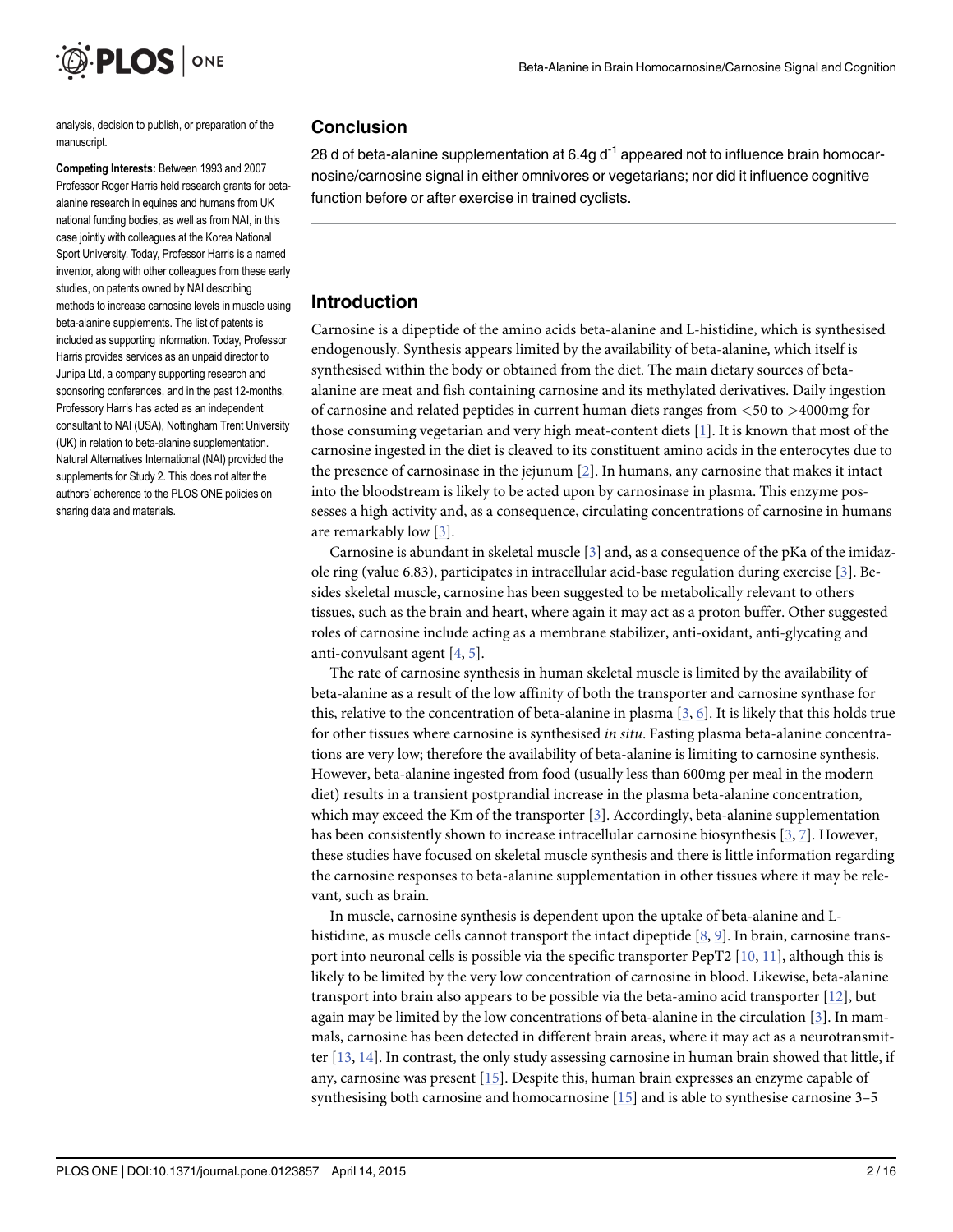<span id="page-2-0"></span>times faster than homocarnosine [[15](#page-13-0)]. Furthermore, the synthesis rate was dependent upon the availability of beta-alanine  $[15]$ , suggesting that this might be the rate-limiting factor for carnosine synthesis even in the human brain. Given the very low circulating levels of beta-alanine, it is reasonable to assume that increased beta-alanine availability with supplementation could lead to increased levels of carnosine in the human brain. This is strengthened by experimental evidence demonstrating that beta-alanine supplementation significantly increases carnosine content in different brain areas in rats [\[14\]](#page-13-0). Similarly, it also seems reasonable to assume that diets low in beta-alanine, such as vegetarian diets, may lead to diminished brain carnosine.

There is increasing evidence to support potential therapeutic roles of carnosine [\[16\]](#page-13-0). It has been suggested that increased levels of carnosine or related dipeptides in brain may be of therapeutic relevance, particularly in conditions exacerbated by oxidative stress, including neurodegenerative diseases such as Alzheimer's, Parkinson's, epilepsy, and brain injury [[17](#page-13-0)]. Recent studies have demonstrated that carnosine exerted a protective effect on the brain membrane in an experimental model of global ischemia [[18](#page-13-0)] and ischemic brain injury [[19](#page-13-0)]. Using a transgenic murine model, Herculano et al., [[20](#page-14-0)] showed that oral carnosine supplementation was effective in preventing cognitive decline in Alzheimer disease, which could be attributed to the carnosine´s ability to inhibit beta-amyloid polymerisation and the citotoxic effects of betaamyloid [\[21\]](#page-14-0). The antiglycating activity of carnosine may also be involved in the protection against Alzheimer disease [[17](#page-13-0)]. In Parkinson patients, Boldyrev et al., [[22](#page-14-0)] suggested that adjuvant treatment with dietary carnosine supplementation  $(1.5g \cdot d^{-1})$  could ameliorate neurological symptoms (as assessed by the Unified Parkinson's Disease Rating Scale), which was paralleled by a decrease in protein carbonyls in blood. Similarly, Fodovora et al., [\[23\]](#page-14-0) showed that patients with chronic encephalopathy presented an improvement in cognitive aspects of information processing after 21 days of carnosine supplementation. In addition, it has been suggested that carnosine may ameliorate mental fatigue, memory, attention and motor speed in mentally stressful conditions [[24](#page-14-0), [25](#page-14-0)].

Moderate intensity exercise has been shown to have positive effects on cognitive function [\[26\]](#page-14-0). On the other hand, physically stressful conditions, such as fatiguing exercise, have been shown to have a detrimental effect on cognitive function  $[27, 28]$  $[27, 28]$  $[27, 28]$  $[27, 28]$  $[27, 28]$ . This has led to the speculation that increasing brain carnosine content could improve cognitive function, particularly in stressful conditions, such as following fatiguing exercise. Based on evidence supporting the role of beta-alanine supplementation in increasing brain carnosine in rodents, we also speculated that beta-alanine supplementation in humans could lead to increased brain carnosine, as inferred by the imidazole ring signal. In line with this, increased brain carnosine, achieved via beta-alanine supplementation, resulted in improved performance in behavioural tests in rats [\[14\]](#page-13-0). In hu-mans, Gross et al., [[29](#page-14-0)] reported that 5 weeks of beta-alanine supplementation at  $3.2g \cdot d^{-1}$  enhanced motivation and perceived state during high-intensity exercise. In contrast, a recent study did not show any positive effect of beta-alanine supplementation on a cognitive test in fatigued elite soldiers [\[28\]](#page-14-0), although improved marksmanship following beta-alanine supplementation was shown. Notably, brain carnosine was not assessed in either of these human studies.

As beta-alanine can be rapidly transported into the brain [\[12\]](#page-13-0) and accumulates in neuronal cells in a variety of mammals, including humans  $[30]$  $[30]$  $[30]$ , and given that beta-alanine supplementation can increase carnosine in the cerebral cortex and hypothalamus in rats  $[14]$ , we hypothesised that beta-alanine supplementation could increase brain carnosine, improving cognitive function in healthy humans following high-intensity exercise. To gather further knowledge on the role of dietary carnosine and beta-alanine intake on brain carnosine, including the responses to dietary supplementation, we also compared omnivores *vs*. vegetarians before and after beta-alanine supplementation. Carnosine may be measured in tissues by proton magnetic resonance spectroscopy (1H-MRS) along with free histidine and other compounds where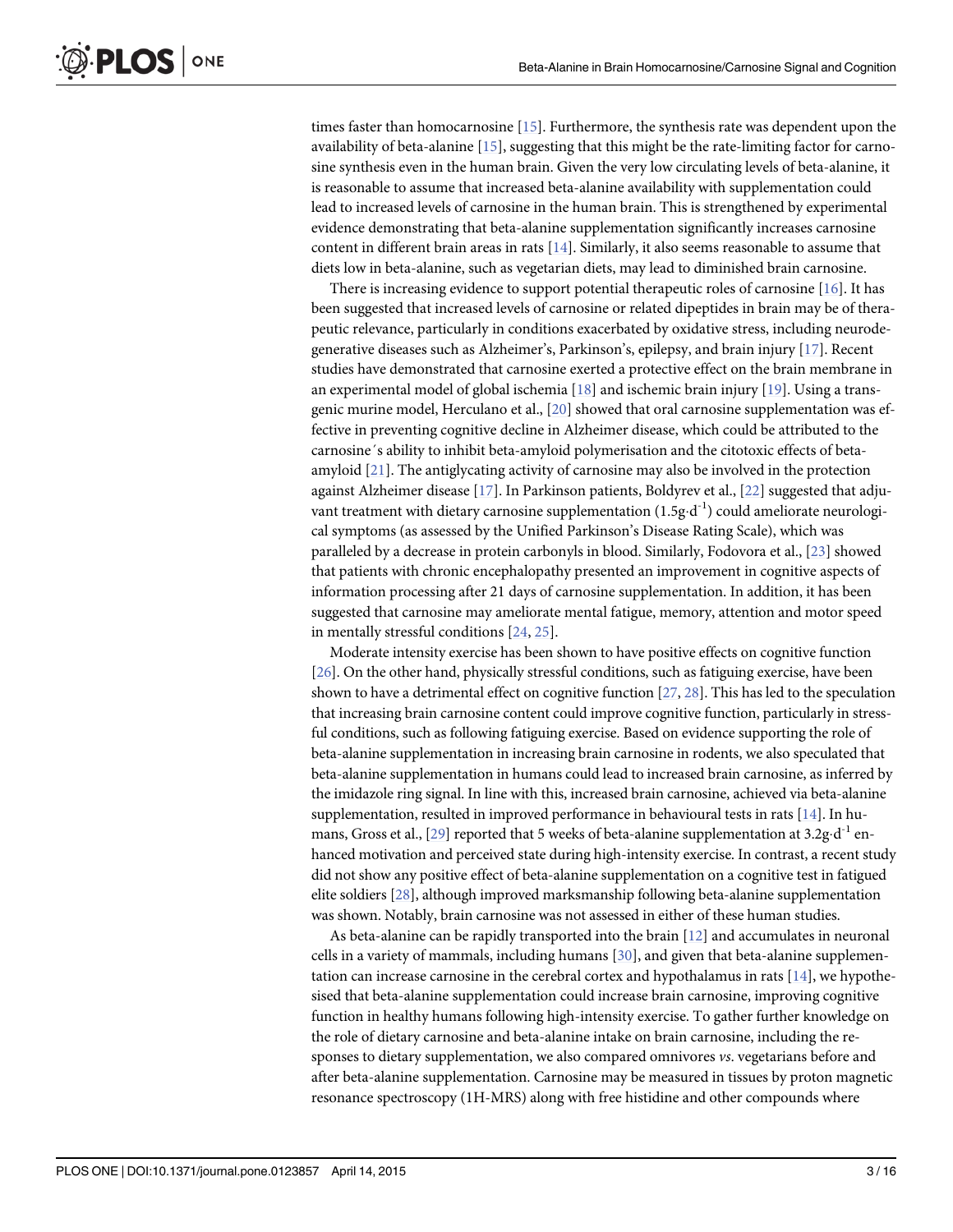histidine is in a nuclear magnetic resonance visible form. In muscle, signal output is assumed to be primarily due to carnosine. In brain, however, homocarnosine is thought to be the major contributor to the signal output, although, being a dipeptide of gamma-aminobutyric acid and histidine, homocarnosine is unlikely to change in response to beta-alanine supplementation. We proposed, therefore, to determine if the histidine imidazole ring detected by 1H-MRS (thereafter called homocarnosine/carnosine signal, given the theoretical contribution of both dipeptides to this spectrum) was changed when participants were supplemented with betaalanine (Study 1, performed at the University of Sao Paulo, Brazil). In a separate study (Study 2, performed at Nottingham Trent University, UK), we investigated the effects of beta-alanine on cognitive function in trained cyclists before and after a 20km cycling time-trial.

#### Methods

#### Ethical approval

All experimental procedures described in both studies were approved by their respective local ethics committees (Ethics Committee from School of Medicine of University of Sao Paulo and Nottingham Trent University Ethical Advisory Committee), and were in accordance with the Helsinki Declaration of 1975, as revised in 1983.

#### General Design and Supplementation Protocol

Prior to participation, all participants were fully informed of the risks and discomforts associated with the studies and all individuals provided written informed consent. The methods and results of each study are described separately to enhance clarity.

In both studies, the participants ingested two slow release tablets (CarnoSyn<sup>SR</sup>, Compound Solutions Inc., Vista, Calif., USA) each containing 800mg of beta-alanine (total dose per serving was 1.6g) four times per day, separated by 3–4 hour intervals, for a total daily dose of 6.4g. Beta-alanine tablets were tested by the manufacturer prior to release for the study and conformed to the label claim for beta-alanine content. All supplements were independently tested by HFL Sports Science (Fordham, Newmarket, UK) prior to use to ensure no contamination with steroids or stimulants according to ISO 17025 accredited tests.

#### Study 1

Experimental Design and Participants. In an open label study, participants undertook brain 1H-MRS exams at baseline and after 4 weeks of beta-alanine supplementation. Seven healthy vegetarians (3 women and 4 men who had been on a vegetarian diet for at least 4 months) and 7 age- and sex-matched omnivores (3 women and 4 men) volunteered to participate. There were no significant differences in the demographic characteristics between vegetarians and omnivores ( $p > 0.05$ ) (Table 1). The individuals who volunteered for participation

| Table 1. Participants demographic characteristics and dietary beta-alanine intake-Study 1. |  |
|--------------------------------------------------------------------------------------------|--|
|--------------------------------------------------------------------------------------------|--|

| Variable                    | Vegetarian ( $n = 7$ ) | Omnivores $(n = 7)$ |       |
|-----------------------------|------------------------|---------------------|-------|
| Age (y)                     | 27.33(4.18)            | 32.14(11.52)        | 0.333 |
| BMI (Kg/m <sup>2</sup> )    | 24.74(2.52)            | 23.54(2.75)         | 0.426 |
| Schooling (y)               | 16.33(2.42)            | 16.86(5.27)         | 0.819 |
| Dietary beta-alanine (mg/d) |                        | 490.47(119.53)      | 0.001 |

Data are mean  $\pm$  (1SD). No significant differences between vegetarians and omnivores were noted.

doi:10.1371/journal.pone.0123857.t001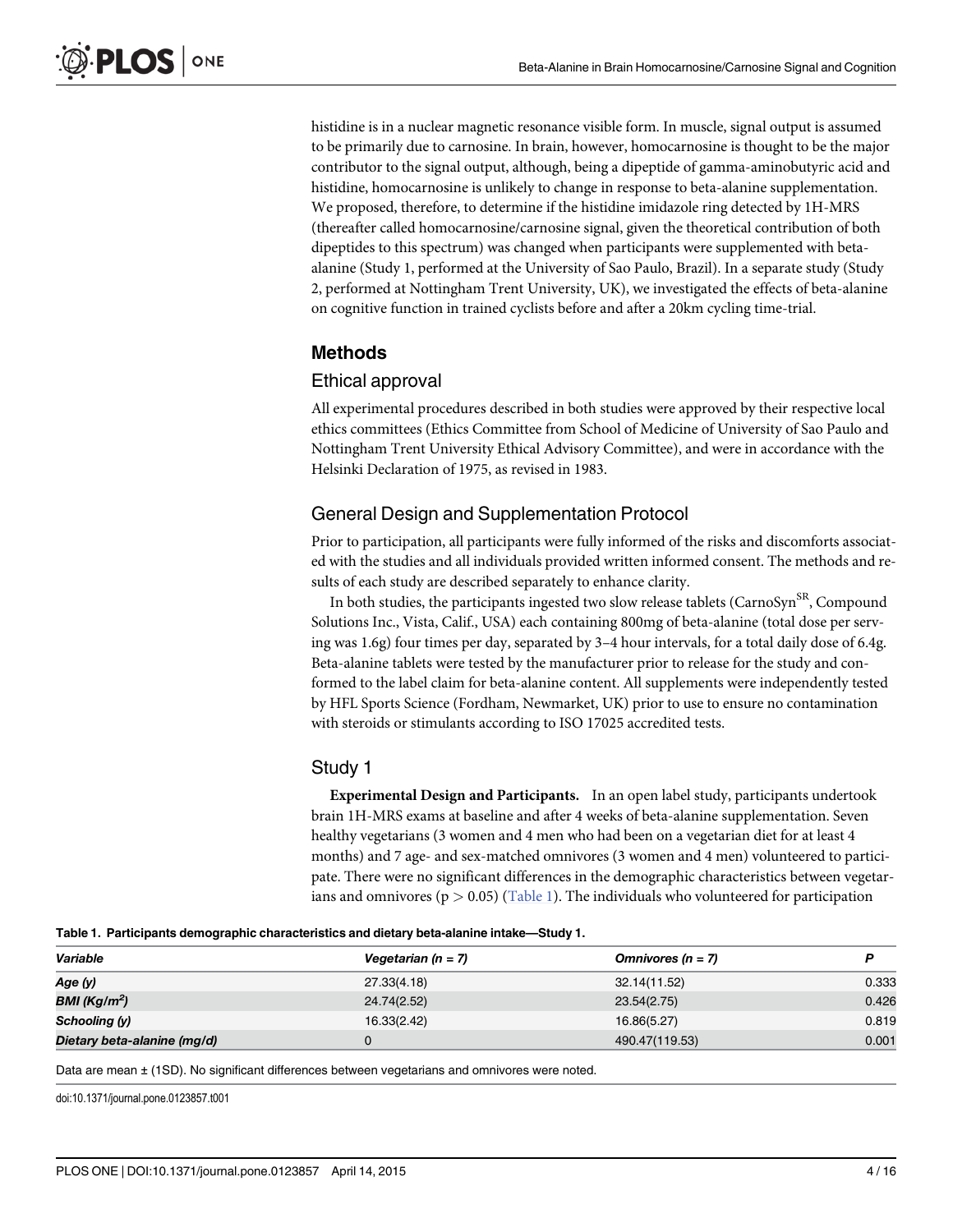were self-identified as lacto-ovo-vegetarians ( $n = 6$ ), vegans ( $n = 1$ ) or omnivores ( $n = 7$ ), according to well-accepted criteria [\[31\]](#page-14-0). Afterwards, a systematic dietary intake analysis was performed by means of three 24-h food recalls undertaken on separate days (two weekdays and one weekend day) using a visual aid photo album of real foods, which ensured that the vegetarians<sup> $\prime$ </sup> diet was free of meat, including from fish. The participants verbally agreed to maintain similar dietary intake for the duration of the study. The compliance to beta-alanine supplementation was determined to be 100% according to the bottles that were returned to the research staff.

Magnetic Resonance Spectroscopy. In vivo 1H-MRS of the posterior cingulate cortex (refer to ref. number [[32](#page-14-0)] for details on voxel location) was acquired on a whole body 3.0T MRI scanner (Achieva Intera, Philips, Best, The Netherlands) using an eight-channel head coil. We chose to measure cingulate cortex due to its involvement in relevant cognitive function, such as processing, learning, and memory [[33\]](#page-14-0). The spectroscopy sequence was a single voxel STEAM (voxel size  $3x3x3cm^3$ ) with TE/TR = 10/1839 ms, spectral bandwidth of 2000Hz, 2048 sample points and 160 averages. The central frequency for acquisition was set to 8ppm. Metabolite quantification was performed on the Philips workstation using the Extended MR workspace interface. Before Fourier Transformation time domain signal was multiplied by a -1.5 Hz exponential function and followed by a 3Hz Gaussian filter. After residual water subtraction, an automatic zero and first order phasing procedure was applied. For quantification of the homocarnosine/carnosine signal (i.e., the signal corresponding to the histidine imidazole ring) we chose to quantify the peak at 7.05 ppm [[34](#page-14-0)], since the other peak related to homocarnosine/ carnosine at 8.02 ppm is very close to the much larger peak of the N-acetylaspartate amide group resonating at 7.9ppm. Metabolite concentrations were expressed relative to the creatine signal in the same spectrum without performing any correction for different relaxation properties of the metabolites. Water FWHM (frequency width at half maximum) values were  $12\pm2$ Hz on average (range from 10 to 18Hz). Quantification of homocarnosine/carnosine and creatine was obtained by numerical integration of the spectrum in the region of 6.9–7.1ppm and 2.8–3.1 ppm, respectively. The coefficient of variation of this measure was < 12% and the mean signal-to-noise ratio was 5.8. [Fig 1](#page-5-0) illustrates a representative 1H-MRS spectrum of an omnivore and a vegetarian subject before and after beta-alanine supplementation.

Statistical Methods. The effect of beta-alanine supplementation on the brain homocarnosine/carnosine signal signal in vegetarians and omnivores was assessed by a mixed model analysis (group x time interaction) using the SAS software (version 8.2; SAS Institute Inc., Cary, NC). The same statistical approach was used to assess any possible differences in the dietary intake of beta-alanine between vegetarians and omnivores across time. Data are reported as mean ± (1SD) and 95% interval confidence, unless otherwise stated. Statistical significance was accepted at  $p < 0.05$ .

#### Study 2

Experimental Design and Participants. This was a randomised, double blind, placebocontrolled, parallel design experiment involving a familiarisation trial, two pre-supplementation trials and two post supplementation trials, all of which followed an identical protocol [\(S1 CONSORT Checklist](#page-12-0)).

Twenty-six UK category 1 male cyclists volunteered to participate in the study and were randomly assigned to either a placebo (P; maltodextrin) or a beta-alanine (BA) supplementation group using the ABBA method described by Altman [\[35\]](#page-14-0). However, seven participants (4 from P and 3 from BA) withdrew from the study following completion of the baseline trials citing various reasons not associated with the study ( $Fig 2$ ). As such, nineteen participants

<span id="page-4-0"></span>PLOS I

ONE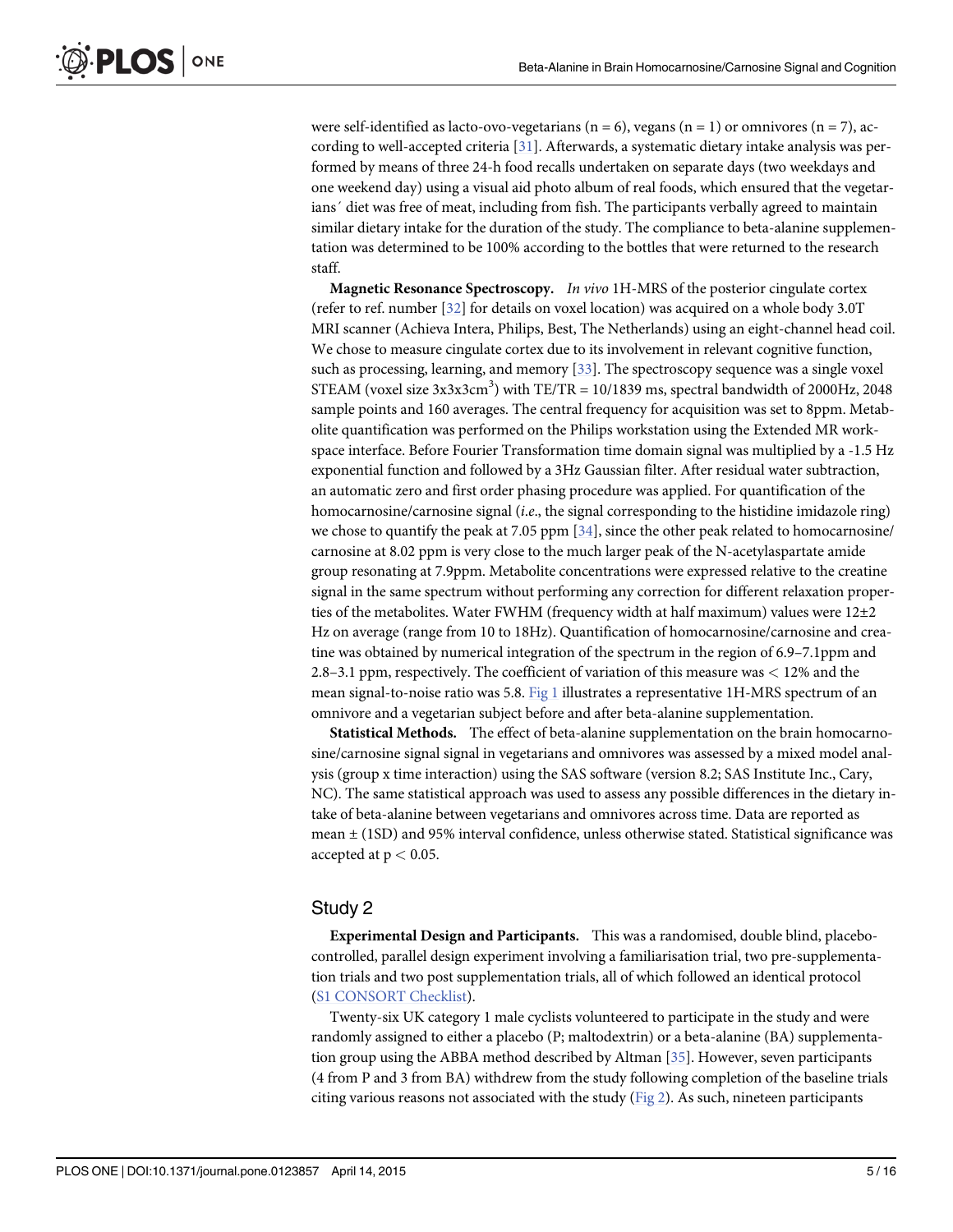

[Fig 1. 1](#page-4-0)H-MRS spectrum of an omnivore and a vegetarian subject before and after beta-alanine supplementation. Abbreviation: CS = homocarnosine/carnosine signal.

doi:10.1371/journal.pone.0123857.g001

<span id="page-5-0"></span>**PLOS** ONE

completed all trials; participant characteristics are presented in [Table 2.](#page-6-0) Beta-alanine and placebo tablets were identical in appearance and were contained in identical white unlabelled pots. Identifying numbers were provided on each pot and an experimenter noted these before removing them from the pots and providing them to participants. The code was held by an experimenter not directly involved with data collection and this code was only broken after the completion of data collection. Supplementation logs were provided to each participant to ascertain compliance with the supplementation protocol. On average, compliance was 92% with beta-alanine and 89% with placebo.

Participants verbally confirmed prior to each laboratory visit that their health status had not changed and that they had not taken any supplement in the 3 months prior to the study and had not taken beta-alanine for at least 6 months prior to the study due to the long washout period for muscle carnosine. Participants verbally agreed to maintain similar levels of physical activity and dietary intake for the duration of the study during familiarisation and compliance with this request was verbally confirmed with participants prior to each testing session. Furthermore, dietary intake was assessed via a food record for 24 hours prior to the first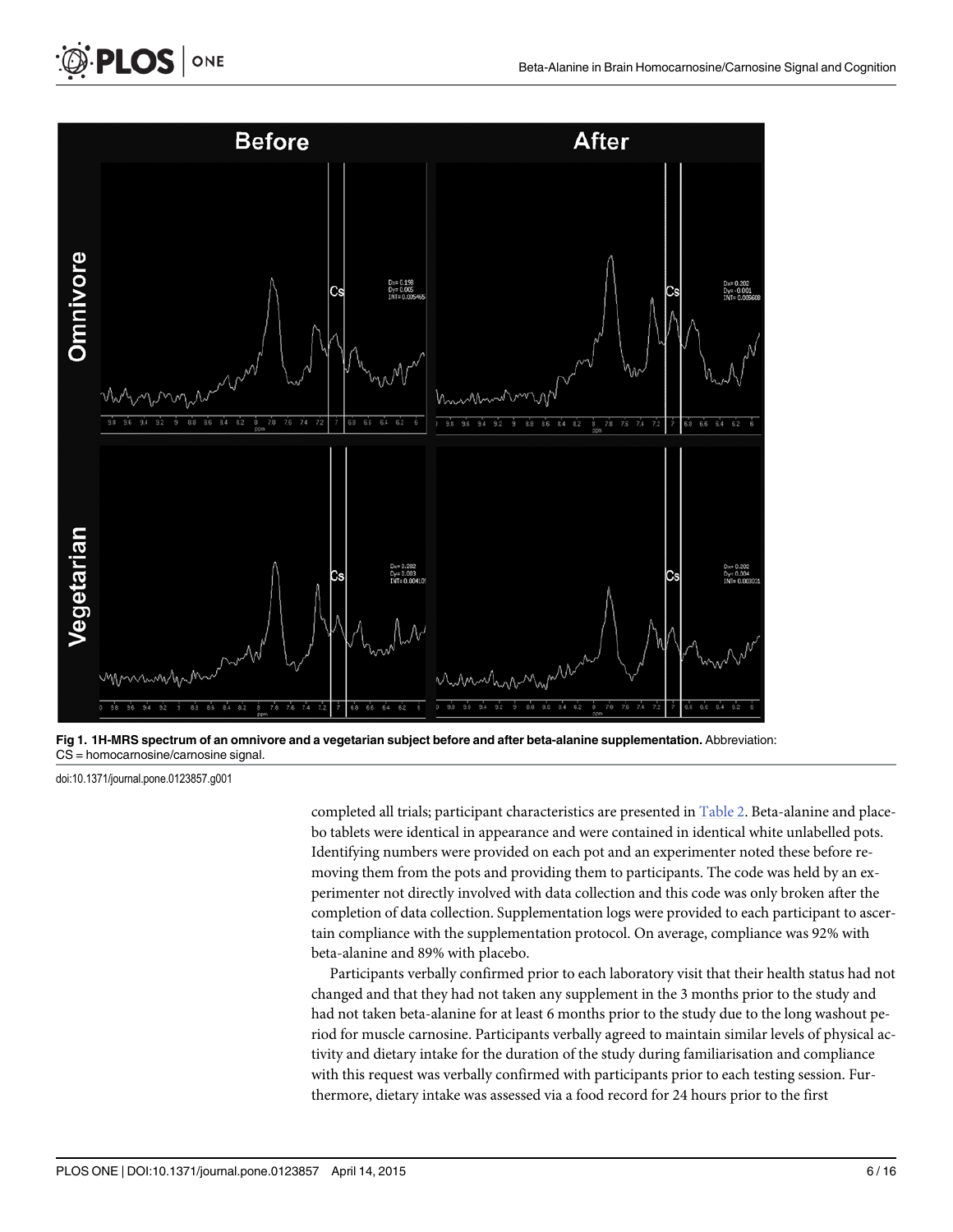<span id="page-6-0"></span>

[Fig 2. F](#page-4-0)low diagram from study 2.

doi:10.1371/journal.pone.0123857.g002

experimental trial, which was then repeated prior to each trial. None of the cyclists were vegetarian and so would have ingested small amounts of dietary beta-alanine from the hydrolysis of carnosine and methyl derivatives of this in meat. This would typically be expected to vary daily between 50 to 500mg.

Testing Protocol. During preliminary testing, height (Seca, UK) and body mass (Seca, UK) were recorded before participants completed a full habituation test with the 20-Km cycling time-trial as described below. Each of the experimental trials were completed at least 4 h postprandial and participants had not completed vigorous exercise in the 24 h prior to each trial. Upon arrival to the laboratory, participants completed the cognitive function testing battery on a laptop in isolation in a private room while wearing noise cancelling ear defenders in order to reduce distraction.

|  |  |  | Table 2. Participants demographic characteristics-Study 2. |  |
|--|--|--|------------------------------------------------------------|--|
|--|--|--|------------------------------------------------------------|--|

| Variable   | Beta-alanine supplemented | Placebo supplemented |       |
|------------|---------------------------|----------------------|-------|
| Age (y)    | 37(8)                     | 32(6)                | 0.211 |
| Height (m) | 1.82(0.06)                | 1.81(0.04)           | 0.902 |
| Mass (kg)  | 78.7(8.8)                 | 80.4(8.3)            | 0.671 |

Data are mean ± (1SD). No significant differences between groups were noted.

doi:10.1371/journal.pone.0123857.t002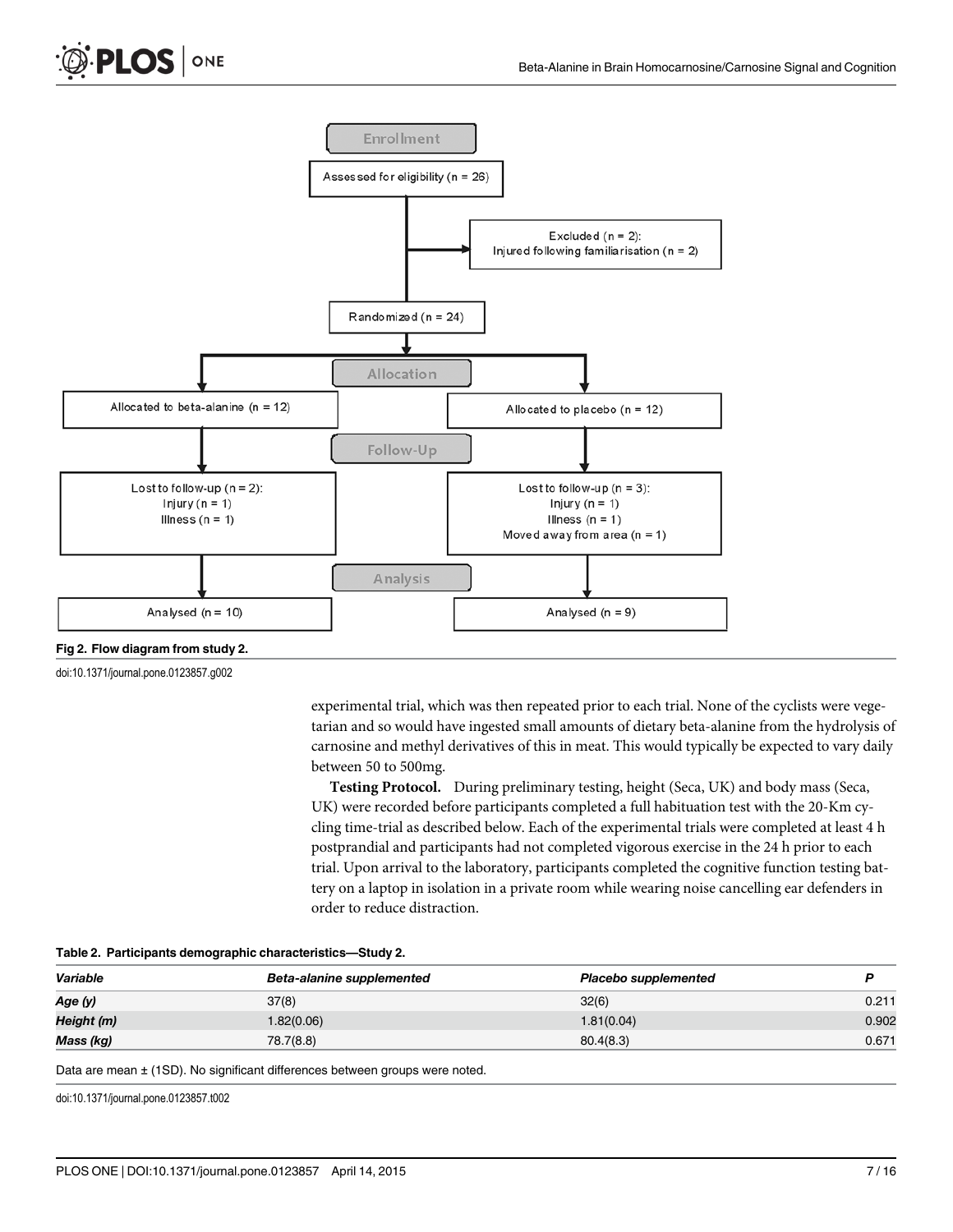<span id="page-7-0"></span>After completing the pre-exercise cognitive function tests, the participants completed a selfpaced 5-minute warm up followed by a 20-Km time trial; the methodological details of this aspect of the study (including test-retest reliability), and its performance data are presented elsewhere [[36](#page-14-0)]. Upon completion of the 20-Km time trial, participants moved as quickly as possible back in to the isolation room to complete the battery of cognitive function tests for a second time. The average time taken from finishing the exercise test to starting the cognitive function tests was  $151 \pm 99$  s.

Cognitive Function Tests. The battery of cognitive function tests was administered to participants via a laptop computer. The cognitive function tests consisted of the Stroop test, Sternberg paradigm and Rapid Visual Information Processing (RVIP) task. This testing battery has been successfully used in a study employing a similar population [\[27\]](#page-14-0), with the tests demonstrating high test-retest reliability [[37](#page-14-0)]. The tests were administered in the following order:

- Stroop Test: The Stroop test measures the sensitivity to interference and the ability to suppress an automated response [[38](#page-14-0)] and is commonly used to assess selective attention. The Stroop test consists of two levels (baseline and complex) and is described in detail elsewhere [\[39\]](#page-14-0). In short, participants chose the correct response from a target and distractor presented on the screen, using the arrow keys. On the baseline level the target word matched the stimulus word on the centre of the screen, whereas on the complex level participants had to select the colour the stimulus word was written in, rather than the word itself. The variables of interest were the response times of the correct responses and the percentage of correct responses made.
- Sternberg Paradigm: The Sternberg Paradigm [[40\]](#page-14-0) is a test of working memory and has three levels. Each level used a different working memory load; one, three or five items. The full details of the Sternberg paradigm are provided elsewhere [\[39](#page-14-0)]. In short, on each level, participants had to select whether the stimulus on the screen matched one of the pre-determined target stimuli (a '3' on the one item level and combinations of three or five letters on the three and five item levels respectively). The variables of interest were response times of the correct responses and the percentage of correct responses made.
- Rapid Visual Information Processing Task: The Rapid Visual Information Processing (RVIP) task is a continuous performance test lasting 5 min, requiring sustained attention and working memory. The RVIP task is described in detail elsewhere [[27](#page-14-0)], but in short required participants to monitor a continuous stream of digits (using digits 2–9), presented at a rate of 100 digits/min (thus each digit was on the screen for 600 ms), to identify target sequences of 3 consecutive odd or even numbers (e.g. 3-9-5 or 2-6-4). The variables of interest were response times of correct responses and the percentage of correct responses made.

Statistical Methods. Data were analysed using SPSS (Version 18, SPSS Inc., Chicago, Il, USA). For both the pre- and post-supplementation testing points, data from the first of the two trials were used for familiarisation purposes with the second of the two trials being used for statistical analysis. To examine the effect of beta-alanine on the potential changes in cognitive function with exercise we conducted a three-way, supplement (beta-alanine or placebo) by time (pre and post supplementation) by exercise (pre and post exercise) analysis of variance (ANOVA), with repeated measures for time and exercise was conducted. To examine the effects of beta-alanine supplementation on cognitive function at rest, a two-way, supplement (beta-alanine or placebo) by time (pre and post supplementation) ANOVA, with repeated measures for time was conducted, using the pre-exercise data only. Finally, to check for differences between the groups at baseline, independent sample t-tests were conducted. All data are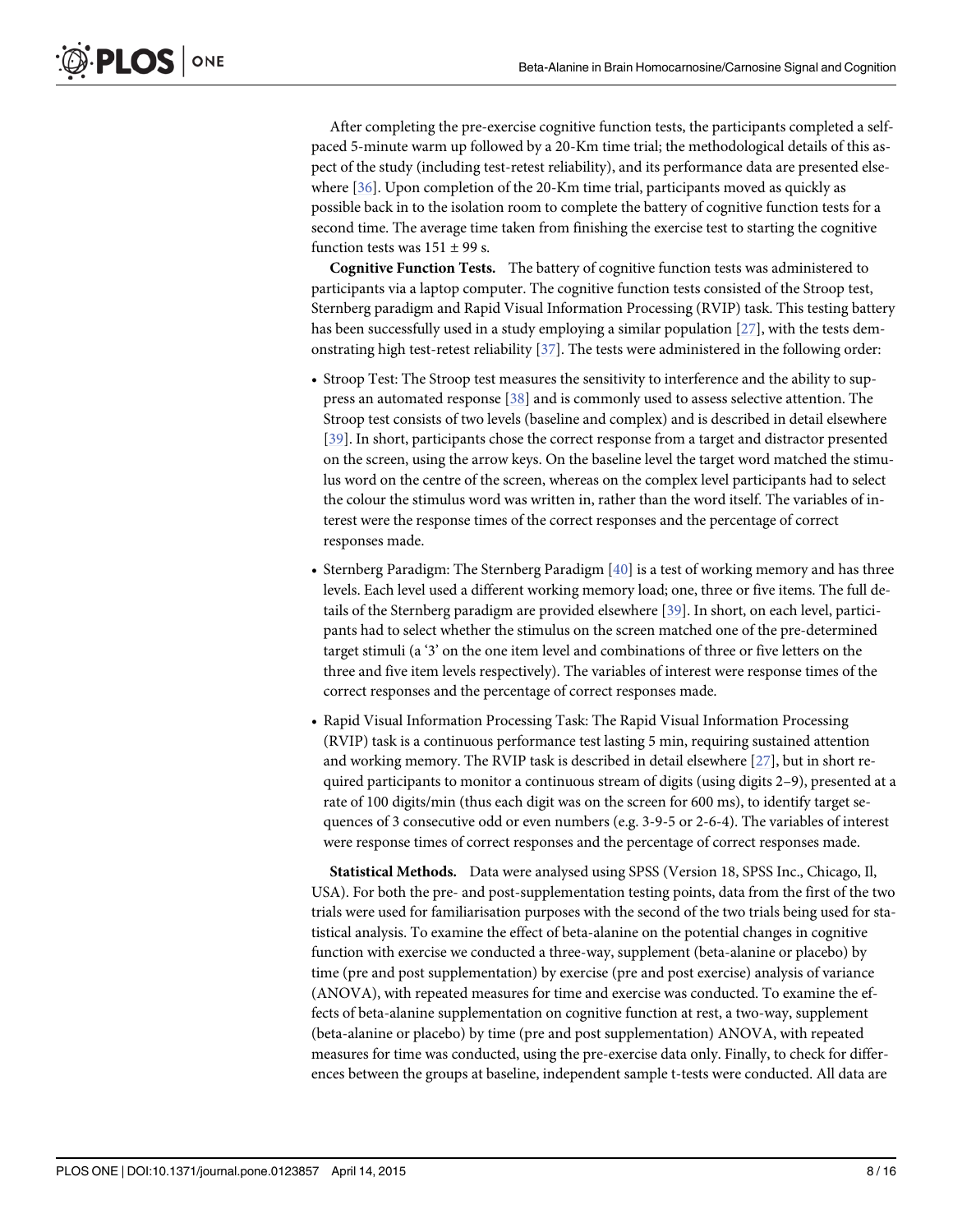<span id="page-8-0"></span>reported as mean±(1SD) unless otherwise stated and statistical significance was accepted at  $p < 0.05$ .

#### **Results**

#### Study 1

As expected, beta-alanine intake in vegetarians was zero, whereas omnivores ingested  $490.5 \pm 119.5$  mg/d. The homocarnosine/carnosine signal was comparable between vegetarians and omnivores  $(0.0996 \pm 0.0134 \text{ vs. } 0.1072 \pm 0.0207 \text{ i.u.}; p = 0.89)$  at baseline. In addition, no within-group effects of beta-alanine supplementation were observed upon the Cs/Cr ratio in vegetarians ( $p = 0.99$ ), in omnivores ( $p = 0.27$ ), or when data from both groups were pooled  $(p = 0.19)$  [\(Fig 3\)](#page-9-0), suggesting no changes in brain homocarnosine/carnosine signal following beta-alanine supplementation. Similarly, no group by time interaction was detected ( $p = 0.27$ ) [\(S1 Data](#page-12-0)).

#### Study 2

For all cognitive tests the response times were first log transformed to normalise the distributions, which exhibited the right-hand skew typical of human response times ([Table 3](#page-10-0)). According to task complexity, minimum and maximum response time cut-offs were set to exclude those responses that can be considered anticipations and delayed responses. As such, minimum response time cut-offs were set at 100 ms for the Stroop test and Sternberg paradigm and 250 ms for the RVIP task. Maximum response time cut-offs were set at 1300 ms (baseline level) and 2000 ms (complex level) for the Stroop test, 1200 ms (all levels) for the Sternberg paradigm and 1500 ms for the RVIP task. Only the response times of correct responses were used for response time analyses across all three cognitive tests.

Stroop Test. Response Times: There was no difference in response times on either level of the Stroop test between the groups prior to supplementation (baseline level,  $p = 0.916$ ; complex level: p = 0.829). On both levels of the Stroop test, participants responded quicker post-exercise when compared to pre-exercise (main effect of exercise: baseline level,  $613 \pm 28$  ms vs.  $661 \pm 36$ ms,  $p = 0.006$ ; complex level,  $825 \pm 43$  ms vs.  $897 \pm 53$  ms,  $p < 0.0005$ ). However, supplementation with beta-alanine did not influence the effects of exercise on response times on either level of the Stroop test (supplement by time by exercise interaction: baseline level,  $p = 0.228$ ; complex level,  $p = 0.451$ ). Furthermore, there was no effect of beta-alanine supplementation on response times on either level of the Stroop test at rest (supplement by time interaction: baseline level,  $p = 0.929$ ; complex level,  $p = 0.314$ ).

Accuracy: There was no difference in accuracy on either level of the Stroop test between the groups prior to supplementation (baseline level,  $p = 0.151$ ; complex level:  $p = 0.216$ ). There was also no change in accuracy following exercise on either level of the Stroop test (main effect of exercise: baseline level,  $p = 0.644$ ; complex level,  $p = 0.329$ ). Supplementation with beta-alanine did not influence the effects of exercise on accuracy on either level of the Stroop test (supplement by time by exercise interaction: baseline level,  $p = 0.407$ ; complex level,  $p = 0.303$ ). There was also no effect of beta-alanine supplementation on accuracy on either level of the Stroop test at rest (supplement by time interaction: baseline level,  $p = 0.972$ ; complex level,  $p = 0.539$ ).

Sternberg Paradigm. Response Times: There was no difference in response times on any level of the Sternberg paradigm between the groups prior to supplementation (one letter level,  $p = 0.684$ ; three letter level,  $p = 0.981$ ; five letter level,  $p = 0.910$ ). On all levels of the Sternberg paradigm, participants responded quicker post-exercise when compared to pre-exercise (main effect of exercise: one letter level,  $410 \pm 16$  ms vs.  $444 \pm 17$  ms, p < 0.0005; three letter level, 508  $\pm$  19 ms vs. 531  $\pm$  19 ms, p = 0.008; five letter level, 593  $\pm$  23 ms vs. 633  $\pm$  23 ms,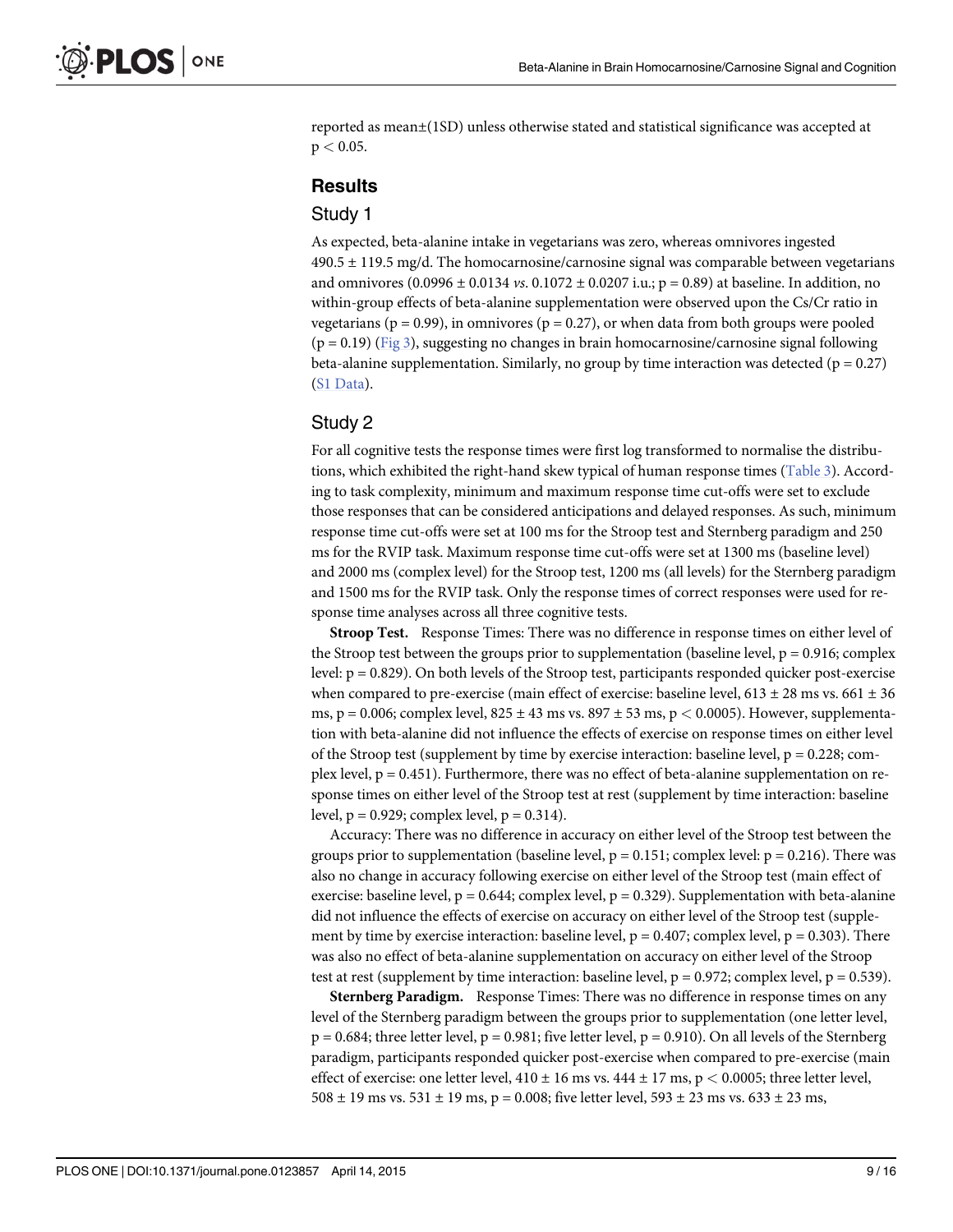<span id="page-9-0"></span>

[Fig 3. H](#page-8-0)omocarnosine/carnosine signal in vegetarians and omnivores before and after beta-alanine supplementation. Panel A: Homocarnosine/ carnosine signal in vegetarians versus omnivores. Panel B: Effects of beta-alanine supplementation on brain homocarnosine/carnosine signal in all the subjects irrespective of their diet. Panel C: Effects of beta-alanine supplementation on homocarnosine/carnosine signal in vegetarians. Panel D: Effects of beta-alanine supplementation on homocarnosine/carnosine signal in omnivores. Data are expressed as individual data (circles), mean (central line) ± 95% confidence interval (lower and upper lines). Neither diet nor beta-supplementation significantly affected homocarnosine/carnosine signal.

doi:10.1371/journal.pone.0123857.g003

p < 0.0005). However, supplementation with beta-alanine did not mediate the effects of exercise on response times on any level of the Sternberg paradigm (supplement by time by exercise interaction: one letter level,  $p = 0.642$ ; three letter level,  $p = 0.177$ ; five letter level,  $p = 0.805$ ). Furthermore, there was no effect of beta-alanine supplementation on response times on any level of the Sternberg paradigm at rest (supplement by time interaction: one letter level,  $p = 0.156$ ; three letter level,  $p = 0.767$ ; five letter level,  $p = 0.283$ ).

Accuracy: There was no difference in accuracy on any level of the Sternberg paradigm between the groups prior to supplementation (one letter level,  $p = 0.523$ ; three letter level,  $p = 0.828$ ; five letter level,  $p = 0.431$ ). There was also no change in accuracy following exercise on any level of the Sternberg paradigm (main effect of exercise: one letter level,  $p = 0.758$ ; three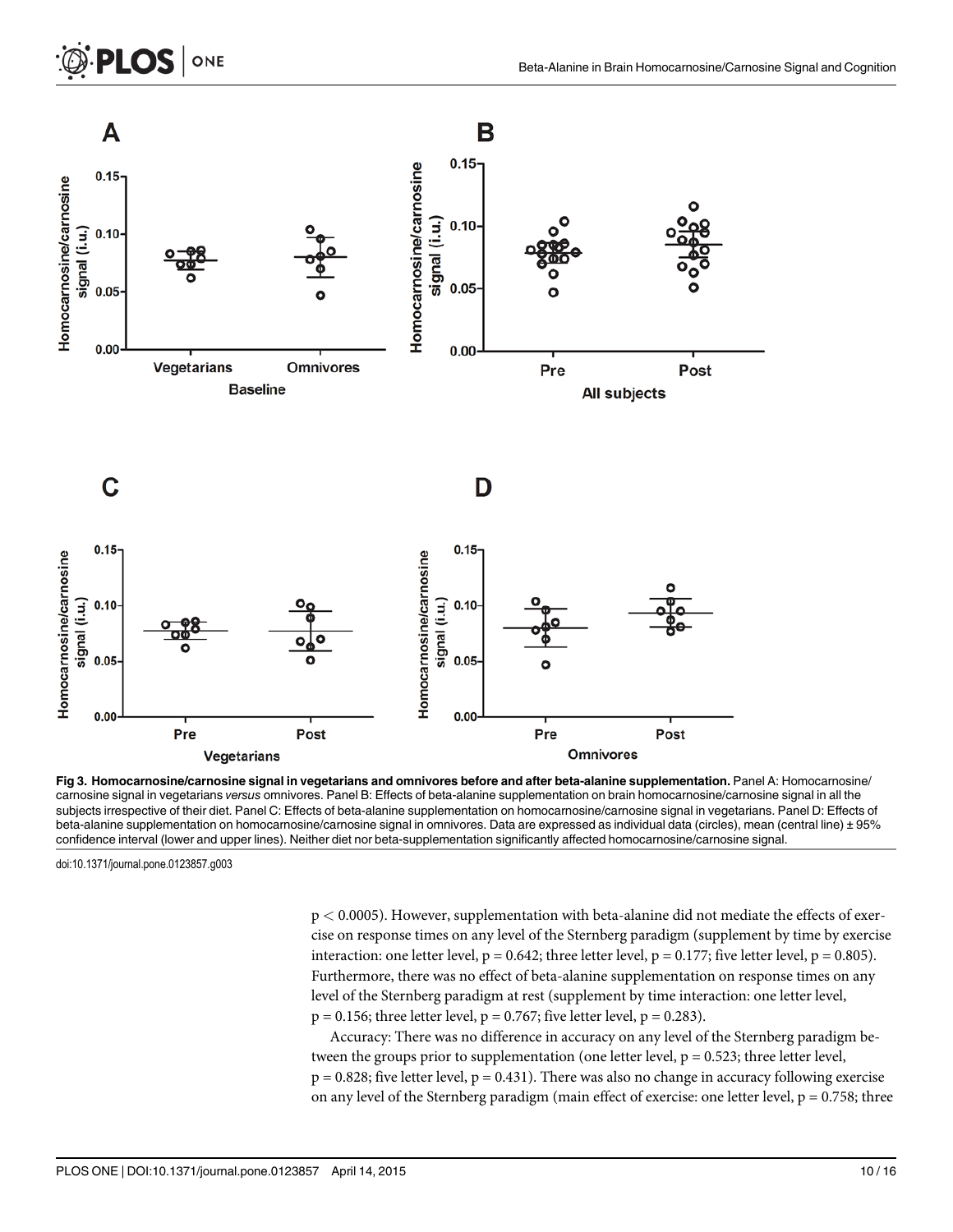|                  | Level           | <b>Supplement</b> | <b>Response Time (ms)</b>  |                   |                             | Accuracy (%)      |                            |                   |                             |                   |
|------------------|-----------------|-------------------|----------------------------|-------------------|-----------------------------|-------------------|----------------------------|-------------------|-----------------------------|-------------------|
| Test             |                 |                   | <b>Pre-Supplementation</b> |                   | <b>Post-Supplementation</b> |                   | <b>Pre-Supplementation</b> |                   | <b>Post-Supplementation</b> |                   |
|                  |                 |                   | Pre-<br>exercise           | Post-<br>exercise | Pre-<br>exercise            | Post-<br>exercise | Pre-<br>exercise           | Post-<br>exercise | Pre-<br>exercise            | Post-<br>exercise |
| <b>Stroop</b>    | <b>Baseline</b> | Beta-alanine      | $662 \pm 192$              | $637 \pm 150$     | $654 \pm 157$               | $578 \pm 114$     | $97.5 \pm 3.5$             | $98.5 \pm 3.4$    | $97.0 \pm 5.4$              | $97.5 \pm 6.3$    |
|                  |                 | Placebo           | $670 \pm 142$              | $630 \pm 109$     | $660 \pm 129$               | $608 \pm 113$     | $99.4 \pm 1.7$             | $98.3 \pm 2.5$    | $98.9 \pm 3.3$              | $99.4 \pm 1.7$    |
|                  | Complex         | Beta-alanine      | $922 \pm 250$              | $864 \pm 205$     | $867 \pm 245$               | $776 \pm 166$     | $95.8 \pm 4.4$             | $95.8 \pm 4.4$    | $96.0 \pm 3.9$              | $97.5 \pm 4.2$    |
|                  |                 | Placebo           | $946 \pm 235$              | $871 \pm 222$     | $853 \pm 208$               | 788 ± 187         | $98.1 \pm 2.4$             | $98.6 \pm 1.8$    | $97.2 \pm 3.4$              | $96.9 \pm 3.9$    |
| <b>Sternberg</b> | One<br>letter   | Beta-alanine      | $462 \pm 119$              | $426 \pm 124$     | $421 \pm 59$                | $398 \pm 56$      | $97.9 \pm 6.3$             | $96.5 \pm 6.3$    | $97.2 \pm 6.3$              | $97.2 \pm 3.3$    |
|                  |                 | Placebo           | $444 \pm 40$               | $407 \pm 43$      | $448 \pm 67$                | $410 \pm 55$      | $99.3 \pm 2.1$             | $100.0 \pm 0.0$   | $98.6 \pm 2.8$              | $100.0 \pm 0.0$   |
|                  | Three<br>letter | Beta-alanine      | $539 \pm 106$              | $507 \pm 102$     | $520 \pm 96$                | $509 \pm 86$      | $97.9 \pm 4.1$             | $96.9 \pm 4.7$    | $96.2 \pm 2.6$              | $96.9 \pm 2.7$    |
|                  |                 | Placebo           | $538 \pm 64$               | $524 \pm 68$      | $527 \pm 70$                | $493 \pm 65$      | $98.3 \pm 2.3$             | $98.3 \pm 2.3$    | $98.3 \pm 2.3$              | $97.9 \pm 5.2$    |
|                  | Five<br>letter  | Beta-alanine      | $637 \pm 130$              | $600 \pm 118$     | $614 \pm 94$                | $567 \pm 92$      | $96.5 \pm 5.0$             | $96.2 \pm 2.6$    | $96.2 \pm 3.4$              | $95.8 \pm 3.8$    |
|                  |                 | Placebo           | $631 \pm 82$               | $594 \pm 102$     | $648 \pm 111$               | $611 \pm 109$     | $97.9 \pm 1.6$             | $99.7 \pm 1.0$    | $98.6 \pm 2.3$              | $97.6 \pm 2.1$    |
| <b>RVIP</b>      |                 | Beta-alanine      | $563 \pm 160$              | $502 \pm 113$     | $514 \pm 125$               | $500 \pm 127$     | $54.8 \pm 24.6$            | $59.7 \pm 26.4$   | $58.7 \pm 26.1$             | $64.5 \pm 26.9$   |
|                  |                 | Placebo           | $509 \pm 83$               | $472 \pm 63$      | $505 \pm 72$                | $466 \pm 60$      | $62.3 \pm 21.7$            | $69.0 \pm 22.9$   | $64.9 \pm 24.1$             | $73.1 \pm 19.9$   |

#### <span id="page-10-0"></span>[Table 3.](#page-8-0) Response times and accuracy across the cognitive function tests.

All data are mean ± standard deviation.

doi:10.1371/journal.pone.0123857.t003

letter level,  $p = 0.765$ ; five letter level,  $p = 0.958$ ). Supplementation with beta-alanine did not influence the effects of exercise on accuracy on any level of the Sternberg paradigm (supplement by time by exercise interaction: one letter level,  $p = 0.720$ ; three letter level,  $p = 0.463$ ; five letter level, p = 0.439). There was also no effect of beta-alanine supplementation on response times on any level of the Sternberg paradigm at rest (supplement by time interaction: one letter level,  $p = 0.951$ ; three letter level,  $p = 0.404$ ; five letter level,  $p = 0.645$ ).

RVIP Task. Response Times: There was no difference in response times on the RVIP task between the groups prior to supplementation ( $p = 0.382$ ). Participants responded quicker postexercise when compared to pre-exercise (485  $\pm$  22 ms vs. 523  $\pm$  26 ms respectively, main effect of exercise:  $p < 0.0005$ ), but beta-alanine supplementation did not influence the effects of exercise on response times to the RVIP task (supplement by time by exercise interaction,  $p = 0.126$ ). There an effect of beta-alanine supplementation on response times to the RVIP task at rest (supplement by time interaction:  $p = 0.173$ ).

Accuracy: There was no difference in accuracy on the RVIP task between the groups prior to supplementation ( $p = 0.489$ ). Participants achieved a greater percentage of correct responses post-exercise when compared to pre-exercise (66.7  $\pm$  5.5% vs. 60.3  $\pm$  5.4%, main effect of exercise:  $p = 0.009$ ). However, supplementation with beta-alanine did not mediate the effects of exercise on accuracy of the RVIP task (supplement by time by exercise interaction,  $p = 0.906$ ), nor was there an effect of beta-alanine supplementation on accuracy on the RVIP task at rest (supplement by time interaction:  $p = 0.803$ ).

#### **Discussion**

To our knowledge, this is the first study to assess the effect of beta-alanine supplementation on brain homocarnosine/carnosine signal in humans and the mediating effects of beta-alanine supplementation on the acute effects of exercise on cognitive function. Our main findings were that 4 weeks of beta-alanine supplementation did not change the brain homocarnosine/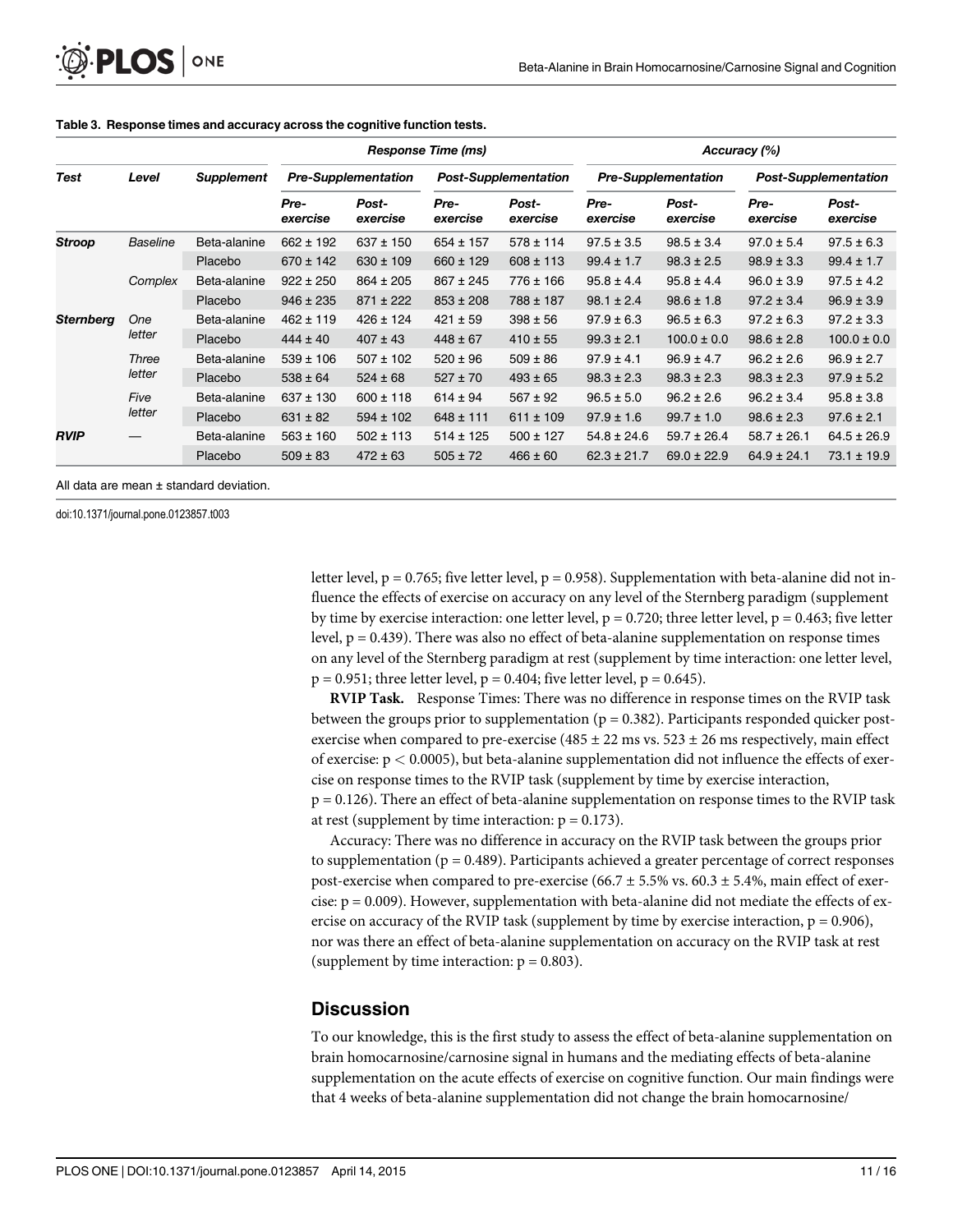<span id="page-11-0"></span>carnosine signal in either vegetarian or omnivorous healthy individuals, nor was there any effect of beta-alanine supplementation on cognitive function in athletes at rest or following exercise.

Carnosine is metabolically relevant to brain cells, since it acts as a neurotransmitter and endogenous neuroprotective agent [[41\]](#page-14-0). Studies have suggested that an elevation of carnosine levels (or related dipeptides) in brain may improve cognitive function [[23\]](#page-14-0), mental fatigue [[24](#page-14-0)] and memory  $[25]$  $[25]$  $[25]$ , as well as ameliorate symptoms related to neurodegenerative diseases (e.g., Alzheimer's and Parkinson's diseases), epilepsy, and brain injury [\[42](#page-14-0)].

Beta-alanine supplementation is capable of increasing the carnosine content of skeletal muscle  $[3]$  $[3]$  $[3]$  and beta-alanine appears to be rapidly transported in to the brain via the beta-amino acid transporter [\[12\]](#page-13-0). Moreover, beta-alanine supplementation has been shown to significantly increase carnosine content in different brain areas in rats  $[14]$ . Taken together, these findings led to the hypothesis that beta-alanine supplementation might be capable of increasing brain carnosine concentrations in humans. It should be noted that there is scant evidence supporting the presence of carnosine in the human brain. The only study available, which assessed carnosine in the brain of human cadavers, revealed little, if any, carnosine in brain regions other than olfactory bulb [\[15\]](#page-13-0). However, the same study showed that in vitro carnosine synthesis in samples of the human temporal cortex was dependent upon the availability of beta-alanine, and the enzyme that synthesises both homocarnosine and carnosine in human brain supernatants forms carnosine  $3-5$  times as rapidly as it forms homocarnosine [\[15\]](#page-13-0). Collectively, these data allowed us to speculate that orally ingested beta-alanine availability could be the limiting factor for carnosine synthesis in brain. In line with this, we also hypothesised that diet could influence homocarnosine/carnosine signal given that vegetarians (who do not consume beta-alanine in their diet) have lower skeletal muscle carnosine content when compared to omnivores [\[43](#page-14-0)].

The results of the present study (Study 1), however, showed that beta-alanine supplementation did not alter the homocarnosine/carnosine signal in the brain spectrum, suggesting that this hypothesis does not hold true. Thus, these data suggest that brain carnosine synthesis does not rely upon beta-alanine uptake from the bloodstream in humans, contrasting previous in *vitro* [\[44\]](#page-15-0) and animal studies [\[14\]](#page-13-0).

Despite the growing number of studies suggesting that carnosine and/or beta-alanine supplementation may improve cognitive aspects in a variety of populations  $[25, 45]$  $[25, 45]$  $[25, 45]$ , we did not observe any positive effect of beta-alanine supplementation upon cognitive measurements either at rest or following exercise. In agreement with our results, Hoffman et al. [\[28\]](#page-14-0) did not observe any improvement in cognitive function in fatigued soldiers. The possible elevation in brain carnosine content via supplementation has been considered the most plausible mechanism to explain improvements in cognitive function observed in these studies. Our data do not support this hypothesis, given that the data from Study 2 are in line with the lack of changes in the homocarnosine/carnosine signal shown in Study 1. It should be noted, that other factors, such as participant characteristics (e.g., healthy, diseased, athletes, younger, older individuals), the cognitive tests employed (memory, attention, time-to-reaction, etc), the combination with other conditions that may affect mental performance ( $e.g.,$  exercise, neurodegenerative disease, psychiatric disorders), the type of supplement administered and its different protocols ( $e.g.,$ beta-alanine, carnosine; short- and long-term protocols), could also partially explain the differences in the outcomes between these investigations.

In order to assess brain carnosine, we used 1H-MRS, a method that has been used to determine muscle carnosine concentrations by allowing the detection of the signal resulting from the protons in the histidine imidazole ring  $[46, 47]$  $[46, 47]$  $[46, 47]$  $[46, 47]$  $[46, 47]$ . In brain, the same 1H-MRS signal, usually referred as Cs, is often attributed to homocarnosine (gamma-aminobutyryl-L-histidine) [[48](#page-15-0)], a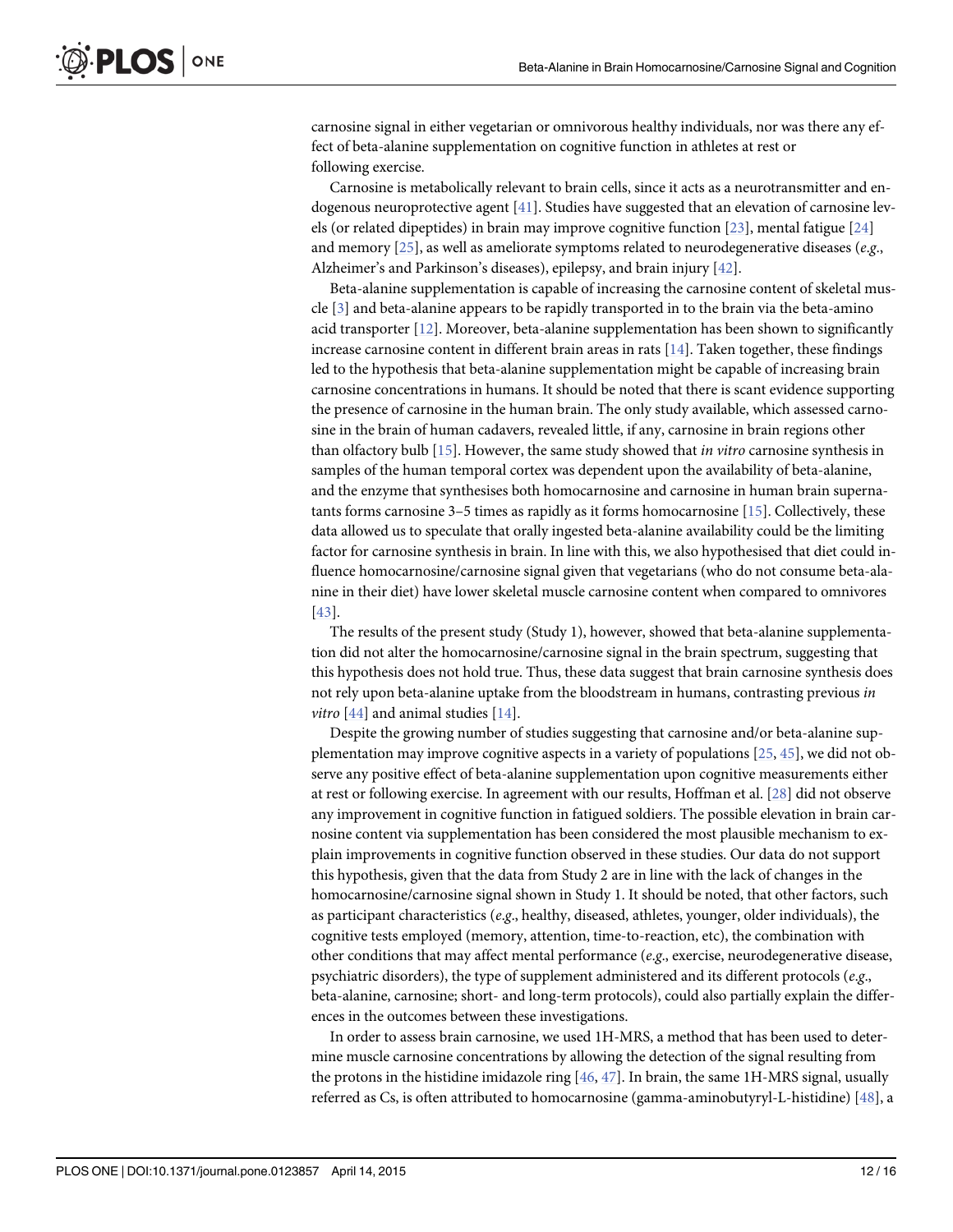<span id="page-12-0"></span>dipeptide analogue to carnosine. This comprises most of the Cs signal [\[25\]](#page-14-0). Although there is experimental data confirming the presence of carnosine in the brain of mammals [[49](#page-15-0)], where it is thought to play a role in neurotransmission and neuroprotection  $[18]$ , the signal obtained by the 1H-MRS technique is the undistinguishable result of both carnosine and homocarnosine. Therefore, an important limitation of this study is that, due to the influence of homocarnosine and other possible macromolecules containing histidine upon the signal at 7.05ppm, one might argue that the brain carnosine must be substantial in order to be detectable. To date, however, it is unknown whether diet or beta-alanine supplementation can influence brain carnosine concentrations in humans. Nonetheless, considering that a ~400 uM increase in brain histidine was shown to be detectable [\[50\]](#page-15-0), it is plausible to assume that increases in carnosine concentration within the micromolar range would be detected by the 1H-MRS method. In order to further explore these questions, future studies should search for methodological refinements to improve both sensitivity and specificity of brain carnosine detection via 1H-MRS, perhaps by using larger voxel sizes, a higher number of averages (resulting in longer acquisition times) [[50](#page-15-0)], and special preparation pulses to minimize the contribution of macromolecules to the homocarnosine/carnosine signal [\[5](#page-13-0)].

It is important to also emphasise that our 1H-MRS results are limited to the brain region assessed in this study (i.e., posterior cingulate cortex), which is part of the limbic system and has been related to emotions as well as cognitive function (e.g., processing, learning, and memory) [\[33](#page-14-0)]. The fact that the posterior cingulate cortex is implicated in cognitive function was the reason for choosing this region to measure in our study. Although cerebral cortex and other brain areas (e.g., hypothalamus and olfactory bulb) are susceptible to elevations in carnosine following beta-alanine supplementation, at least in rodents, we cannot rule out an effect of betaalanine supplementation on carnosine in other brain areas that were not assessed in our study. It seems unlikely, however, that any putative change in carnosine in other areas will result in beneficial effects on cognition. It is also possible that beta-alanine supplementation can somehow affect brain metabolism/function by increasing brain beta-alanine content in its free form rather than as a dipeptide (*i.e.*, carnosine). There is some speculation that beta-alanine may act as a neurotransmitter in its own right, based on data indicating that this occurs naturally in the brain, is released by electrical stimulation through a  $Ca^{2+}$  dependent processes, has binding sites, and inhibits neuronal excitability. Unfortunately, to date, there is no empirical evidence from humans to prove this assumption.

In conclusion, this study showed no changes on posterior cingulate cortex homocarnosine/ carnosine signal after beta-alanine supplementation in healthy participants, regardless of their diets. This supports the lack of an effect of beta-alanine supplementation on cognitive function in trained cyclists before or after exercise. Taken together, these findings do not support the hypothesis that beta-alanine supplementation can promote beneficial effects on cognitive performance measured in association with exercise.

#### Supporting Information

[S1 CONSORT Checklist.](http://www.plosone.org/article/fetchSingleRepresentation.action?uri=info:doi/10.1371/journal.pone.0123857.s001) CONSORT Checklist for study 2. (DOCX)

[S1 Data](http://www.plosone.org/article/fetchSingleRepresentation.action?uri=info:doi/10.1371/journal.pone.0123857.s002). Dataset from study 1. (XLSX)

[S2 Data](http://www.plosone.org/article/fetchSingleRepresentation.action?uri=info:doi/10.1371/journal.pone.0123857.s003). Dataset from study 2. (XLSX)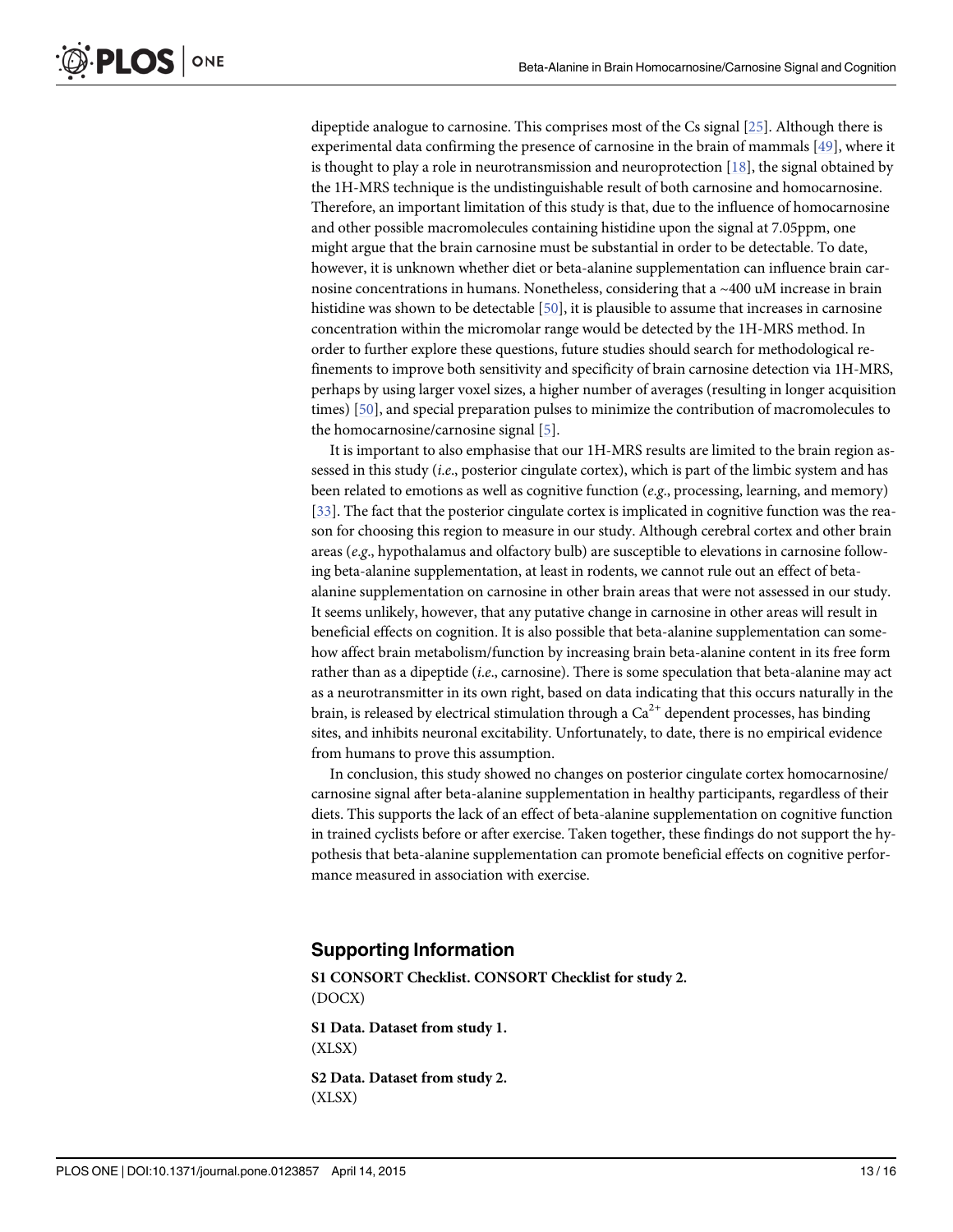#### <span id="page-13-0"></span>Author Contributions

Conceived and designed the experiments: MYS SC RMH GGA MCO HR JR DM VSP RCH BG CS. Performed the experiments: MYS SC RMH GGA MCO HR JR DM VSP RCH BG CS. Analyzed the data: MYS SC RMH GGA MCO HR JR DM VSP RCH BG CS. Contributed reagents/materials/analysis tools: MYS SC. Wrote the paper: MYS SC RMH GGA MCO HR JR DM VSP RCH BG CS.

#### References

- [1.](#page-1-0) Abe H. Role of histidine-related compounds as intracellular proton buffering constituents in vertebrate muscle. Biochemistry (Mosc). 2000 Jul; 65(7):757–65. PMID: [10951092](http://www.ncbi.nlm.nih.gov/pubmed/10951092)
- [2.](#page-1-0) Asatoor AM, Bandoh JK, Lant AF, Milne MD, Navab F. Intestinal absorption of carnosine and its constituent amino acids in man. Gut. 1970 Mar; 11(3):250–4. PMID: [5423906](http://www.ncbi.nlm.nih.gov/pubmed/5423906)
- [3.](#page-1-0) Harris RC, Tallon MJ, Dunnett M, Boobis L, Coakley J, Kim HJ, et al. The absorption of orally supplied beta-alanine and its effect on muscle carnosine synthesis in human vastus lateralis. Amino Acids. 2006 May; 30(3):279-89. PMID: [16554972](http://www.ncbi.nlm.nih.gov/pubmed/16554972)
- [4.](#page-1-0) Hipkiss AR. On the enigma of carnosine's anti-ageing actions. Exp Gerontol. 2009 Apr; 44(4):237–42. doi: [10.1016/j.exger.2008.11.001](http://dx.doi.org/10.1016/j.exger.2008.11.001) PMID: [19041712](http://www.ncbi.nlm.nih.gov/pubmed/19041712)
- [5.](#page-1-0) Rothman DL, Behar KL, Prichard JW, Petroff OA. Homocarnosine and the measurement of neuronal pH in patients with epilepsy. Magn Reson Med. 1997 Dec; 38(6):924-9. PMID: [9402193](http://www.ncbi.nlm.nih.gov/pubmed/9402193)
- [6.](#page-1-0) Hill CA, Harris RC, Kim HJ, Harris BD, Sale C, Boobis LH, et al. Influence of beta-alanine supplementation on skeletal muscle carnosine concentrations and high intensity cycling capacity. Amino Acids. 2007 Feb; 32(2):225–33. PMID: [16868650](http://www.ncbi.nlm.nih.gov/pubmed/16868650)
- [7.](#page-1-0) Dunnett M, Harris RC. Influence of oral beta-alanine and L-histidine supplementation on the carnosine content of the gluteus medius. Equine Vet J Suppl. 1999 Jul; 30:499–504. PMID: [10659307](http://www.ncbi.nlm.nih.gov/pubmed/10659307)
- [8.](#page-1-0) Bauer K, Schulz M. Biosynthesis of carnosine and related peptides by skeletal muscle cells in primary culture. Eur J Biochem. 1994 Jan 15; 219(1–2):43–7.
- [9.](#page-1-0) Hoffmann AM, Bakardjiev A, Bauer K. Carnosine-synthesis in cultures of rat glial cells is restricted to oligodendrocytes and carnosine uptake to astrocytes. Neurosci Lett. 1996 Aug 30; 215(1):29–32. PMID: [8880746](http://www.ncbi.nlm.nih.gov/pubmed/8880746)
- [10.](#page-1-0) Kamal MA, Jiang H, Hu Y, Keep RF, Smith DE. Influence of genetic knockout of Pept2 on the in vivo disposition of endogenous and exogenous carnosine in wild-type and Pept2 null mice. Am J Physiol Regul Integr Comp Physiol. 2009 Apr; 296(4):R986–91. doi: [10.1152/ajpregu.90744.2008](http://dx.doi.org/10.1152/ajpregu.90744.2008) PMID: [19225147](http://www.ncbi.nlm.nih.gov/pubmed/19225147)
- [11.](#page-1-0) Teuscher NS, Shen H, Shu C, Xiang J, Keep RF, Smith DE. Carnosine uptake in rat choroid plexus primary cell cultures and choroid plexus whole tissue from PEPT2 null mice. J Neurochem. 2004 Apr; 89(2):375–82. PMID: [15056281](http://www.ncbi.nlm.nih.gov/pubmed/15056281)
- [12.](#page-1-0) Perry TL, Hansen S, Berry K, Mok C, Lesk D. Free amino acids and related compounds in biopsies of human brain. J Neurochem. 1971 Mar; 18(3):521–8. PMID: [5559258](http://www.ncbi.nlm.nih.gov/pubmed/5559258)
- [13.](#page-1-0) Aldini G, Orioli M, Carini M, Maffei Facino R. Profiling histidine-containing dipeptides in rat tissues by liquid chromatography/electrospray ionization tandem mass spectrometry. J Mass Spectrom. 2004 Dec; 39(12):1417-28. PMID: [15578740](http://www.ncbi.nlm.nih.gov/pubmed/15578740)
- [14.](#page-1-0) Murakami T, Furuse M. The impact of taurine- and beta-alanine-supplemented diets on behavioral and neurochemical parameters in mice: antidepressant versus anxiolytic-like effects. Amino Acids. 2010 Jul; 39(2):427–34. doi: [10.1007/s00726-009-0458-x](http://dx.doi.org/10.1007/s00726-009-0458-x) PMID: [20099004](http://www.ncbi.nlm.nih.gov/pubmed/20099004)
- [15.](#page-1-0) Kish SJ, Perry TL, Hansen S. Regional distribution of homocarnosine, homocarnosine-carnosine synthetase and homocarnosinase in human brain. J Neurochem. 1979 Jun; 32(6):1629–36. PMID: [448355](http://www.ncbi.nlm.nih.gov/pubmed/448355)
- [16.](#page-2-0) Sale C, Artioli GG, Gualano B, Saunders B, Hobson RM, Harris RC. Carnosine: from exercise perfor-mance to health. Amino Acids. 2013 Jun; 44(6):1477-91. doi: [10.1007/s00726-013-1476-2](http://dx.doi.org/10.1007/s00726-013-1476-2) PMID: [23479117](http://www.ncbi.nlm.nih.gov/pubmed/23479117)
- [17.](#page-2-0) Boldyrev AA, Aldini G, Derave W. Physiology and pathophysiology of carnosine. Physiol Rev. 2013 Oct; 93(4):1803–45. doi: [10.1152/physrev.00039.2012](http://dx.doi.org/10.1152/physrev.00039.2012) PMID: [24137022](http://www.ncbi.nlm.nih.gov/pubmed/24137022)
- [18.](#page-2-0) Stvolinsky S, Kukley M, Dobrota D, Mezesova V, Boldyrev A. Carnosine protects rats under global is-chemia. Brain Res Bull. 2000 Nov 1; 53(4):445-8. PMID: [11137002](http://www.ncbi.nlm.nih.gov/pubmed/11137002)
- [19.](#page-2-0) Dobrota D, Fedorova T, Stvolinsky S, Babusikova E, Likavcanova K, Drgova A, et al. Carnosine protects the brain of rats and Mongolian gerbils against ischemic injury: after-stroke-effect. Neurochem Res. 2005 Oct; 30(10):1283–8. PMID: [16341589](http://www.ncbi.nlm.nih.gov/pubmed/16341589)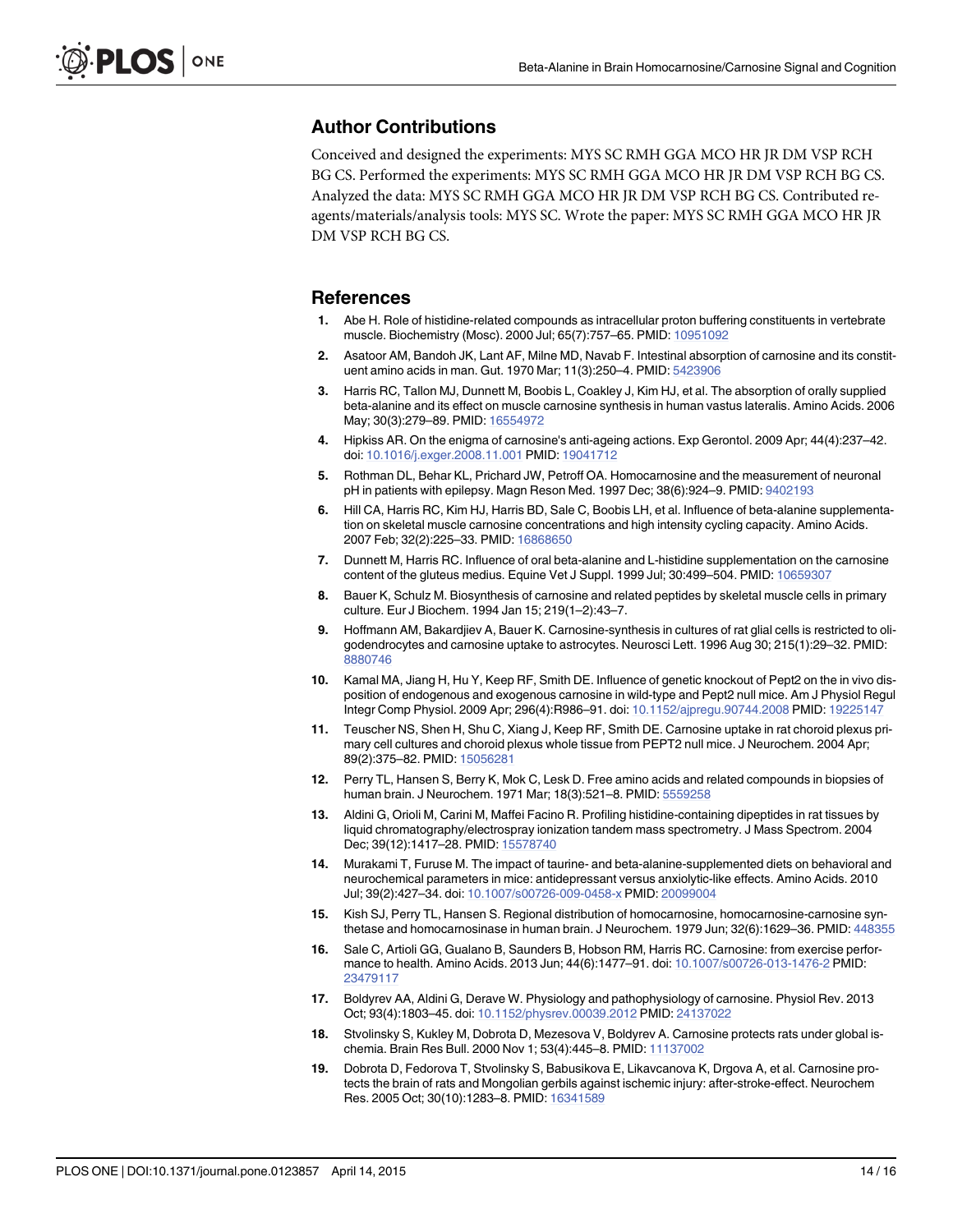- <span id="page-14-0"></span>[20.](#page-2-0) Herculano B, Tamura M, Ohba A, Shimatani M, Kutsuna N, Hisatsune T. beta-alanyl-L-histidine rescues cognitive deficits caused by feeding a high fat diet in a transgenic mouse model of Alzheimer's disease. J Alzheimers Dis. 2013; 33(4):983–97. doi: [10.3233/JAD-2012-121324](http://dx.doi.org/10.3233/JAD-2012-121324) PMID: [23099816](http://www.ncbi.nlm.nih.gov/pubmed/23099816)
- [21.](#page-2-0) Preston JE, Hipkiss AR, Himsworth DT, Romero IA, Abbott JN. Toxic effects of beta-amyloid(25–35) on immortalised rat brain endothelial cell: protection by carnosine, homocarnosine and beta-alanine. Neurosci Lett. 1998 Feb 13; 242(2):105–8. PMID: [9533405](http://www.ncbi.nlm.nih.gov/pubmed/9533405)
- [22.](#page-2-0) Boldyrev AA, Stvolinsky SL, Fedorova TN, Suslina ZA. Carnosine as a natural antioxidant and geroprotector: from molecular mechanisms to clinical trials. Rejuvenation Res. 2008 Apr-Jun; 13(2–3):156–8.
- [23.](#page-2-0) Fedorova TN, Belyaev M. S., Trunova O. A., Gnezditsky V. V., Maximova M. Yu., Boldyrev A. A. Neuropeptide Carnosine Increases Stability of Lipoproteins and Red Blood Cells As Well As Efficiency of Immune Competent System in Patients with Chronic Discirculatory Encephalopathy. Biochemistry (Moscow) Supplement Series A: Membrane and Cell Biology. 2009; 3(1):62–5.
- [24.](#page-2-0) Baraniuk JN E-AS, Corey R, Rayhan R, Timbol C. Carnosine treatment for gulf war illness: a randomized controlled trial. Glob J Health Sci. 2013; 5(3):69–81. doi: [10.5539/gjhs.v5n3p69](http://dx.doi.org/10.5539/gjhs.v5n3p69) PMID: [23618477](http://www.ncbi.nlm.nih.gov/pubmed/23618477)
- [25.](#page-2-0) Chengappa KN, Turkin SR, DeSanti S, Bowie CR, Brar JS, Schlicht PJ, et al. A preliminary, randomized, double-blind, placebo-controlled trial of L-carnosine to improve cognition in schizophrenia. Schizophr Res. 2012 Dec; 142(1–3):145–52. doi: [10.1016/j.schres.2012.08.029](http://dx.doi.org/10.1016/j.schres.2012.08.029) PMID: [23127379](http://www.ncbi.nlm.nih.gov/pubmed/23127379)
- [26.](#page-2-0) McMorris T, Hale BJ. Differential effects of differing intensities of acute exercise on speed and accuracy of cognition: a meta-analytical investigation. Brain Cogn. Dec; 80(3):338–51. doi: [10.1016/j.bandc.](http://dx.doi.org/10.1016/j.bandc.2012.09.001) [2012.09.001](http://dx.doi.org/10.1016/j.bandc.2012.09.001) PMID: [23064033](http://www.ncbi.nlm.nih.gov/pubmed/23064033)
- [27.](#page-2-0) Hogervorst E, Bandelow S, Schmitt J, Jentjens R, Oliveira M, Allgrove J, et al. Caffeine improves physical and cognitive performance during exhaustive exercise. Med Sci Sports Exerc. 2008 Oct; 40(10): 1841–51. doi: [10.1249/MSS.0b013e31817bb8b7](http://dx.doi.org/10.1249/MSS.0b013e31817bb8b7) PMID: [18799996](http://www.ncbi.nlm.nih.gov/pubmed/18799996)
- [28.](#page-2-0) Hoffman JR, Landau G, Stout JR, Dabora M, Moran DS, Sharvit N, et al. beta-alanine supplementation improves tactical performance but not cognitive function in combat soldiers. J Int Soc Sports Nutr. 2014; 11(1):15. doi: [10.1186/1550-2783-11-15](http://dx.doi.org/10.1186/1550-2783-11-15) PMID: [24716994](http://www.ncbi.nlm.nih.gov/pubmed/24716994)
- [29.](#page-2-0) Gross M, Boesch C, Bolliger CS, Norman B, Gustafsson T, Hoppeler H, et al. Effects of beta-alanine supplementation and interval training on physiological determinants of severe exercise performance. Eur J Appl Physiol. 2014 Feb; 114(2):221–34. doi: [10.1007/s00421-013-2767-8](http://dx.doi.org/10.1007/s00421-013-2767-8) PMID: [24213883](http://www.ncbi.nlm.nih.gov/pubmed/24213883)
- [30.](#page-2-0) Bruun A, Ehinger B. Uptake of certain possible neurotransmitters into retinal neurons of some mam-mals. Exp Eye Res. 1974 Nov; 19(5):435-47. PMID: [4154209](http://www.ncbi.nlm.nih.gov/pubmed/4154209)
- [31.](#page-4-0) Weinsier R. Use of the term vegetarian. Am J Clin Nutr. 2000 May; 71(5):1211-3. PMID: [10799389](http://www.ncbi.nlm.nih.gov/pubmed/10799389)
- [32.](#page-4-0) Yazigi Solis M, de Salles Painelli V, Giannini Artioli G, Roschel H, Concepcion Otaduy M, Gualano B. Brain creatine depletion in vegetarians? A cross-sectional (1)H-magnetic resonance spectroscopy ((1) H-MRS) study. Br J Nutr. Apr 14; 111(7):1272–4. doi: [10.1017/S0007114513003802](http://dx.doi.org/10.1017/S0007114513003802) PMID: [24290771](http://www.ncbi.nlm.nih.gov/pubmed/24290771)
- [33.](#page-4-0) Leech R, Sharp DJ. The role of the posterior cingulate cortex in cognition and disease. Brain. in press Jul 18.
- [34.](#page-4-0) Petroff OA, Mattson RH, Behar KL, Hyder F, Rothman DL. Vigabatrin increases human brain homocarnosine and improves seizure control. Ann Neurol. 1998 Dec; 44(6):948–52. PMID: [9851440](http://www.ncbi.nlm.nih.gov/pubmed/9851440)
- [35.](#page-4-0) Altman DG. Better reporting of randomised controlled trials: the CONSORT statement. BMJ. 1996 Sep 7; 313(7057):570–1. PMID: [8806240](http://www.ncbi.nlm.nih.gov/pubmed/8806240)
- [36.](#page-7-0) Hobson R, James L. The addition of whey protein to a carbohydrate-electrolyte drink does not influence post-exercise rehydration. J Sports Sci. in press Jul 17:1–8.
- [37.](#page-7-0) Parrott AC. Performance Tests in Human Psychopharmacology (I): Test Reliability and Standardization. Human Psychopharmacology. 1991; 6:1–9.
- [38.](#page-7-0) Stroop JR. Stroop Test. J Exp Psych. 1935; 18:643–62.
- [39.](#page-7-0) Cooper SB, Bandelow S, Nute ML, Morris JG, Nevill ME. Breakfast glycaemic index and cognitive function in adolescent school children. Br J Nutr. Jun; 107(12):1823–32. doi: [10.1017/S0007114511005022](http://dx.doi.org/10.1017/S0007114511005022) PMID: [22017815](http://www.ncbi.nlm.nih.gov/pubmed/22017815)
- [40.](#page-7-0) Sternberg S. Memory-scanning: mental processes revealed by reaction-time experiments. Am Sci. 1969 Winter; 57(4):421–57. PMID: [5360276](http://www.ncbi.nlm.nih.gov/pubmed/5360276)
- [41.](#page-11-0) Horning MS, Blakemore LJ, Trombley PQ. Endogenous mechanisms of neuroprotection: role of zinc, copper, and carnosine. Brain Res. 2000 Jan 3; 852(1):56–61. PMID: [10661495](http://www.ncbi.nlm.nih.gov/pubmed/10661495)
- [42.](#page-11-0) Boldyrev AA. Does carnosine possess direct antioxidant activity? Int J Biochem. 1993 Aug; 25(8): 1101–7. PMID: [8405650](http://www.ncbi.nlm.nih.gov/pubmed/8405650)
- [43.](#page-11-0) Everaert I, Mooyaart A, Baguet A, Zutinic A, Baelde H, Achten E, et al. Vegetarianism, female gender and increasing age, but not CNDP1 genotype, are associated with reduced muscle carnosine levels in humans. Amino Acids. 2011 Apr; 40(4):1221–9. doi: [10.1007/s00726-010-0749-2](http://dx.doi.org/10.1007/s00726-010-0749-2) PMID: [20865290](http://www.ncbi.nlm.nih.gov/pubmed/20865290)